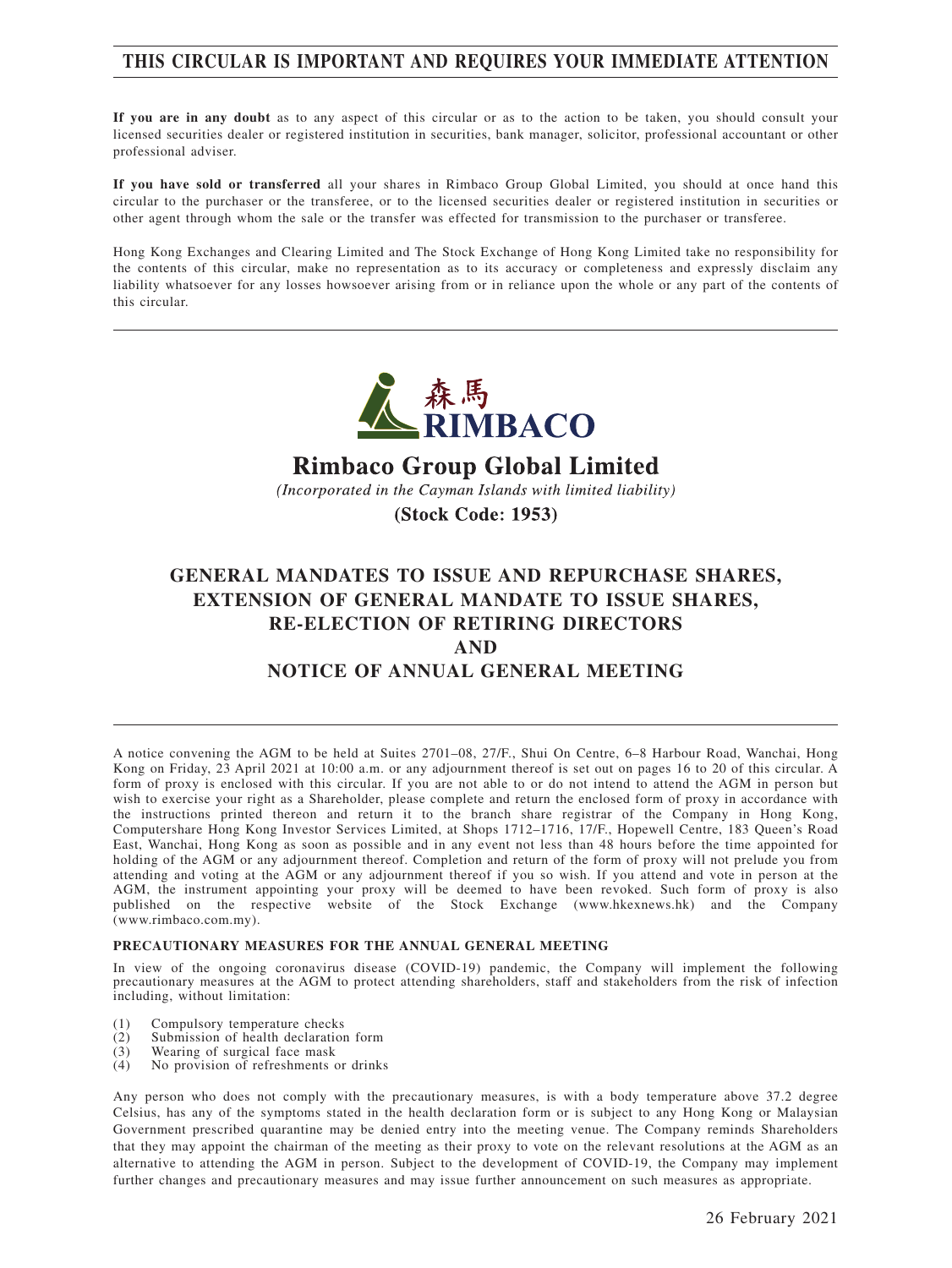# **CONTENTS**

# *Pages*

|                                                                                                    | 1              |
|----------------------------------------------------------------------------------------------------|----------------|
| Letter from the Board                                                                              |                |
|                                                                                                    | 3              |
|                                                                                                    | 3              |
|                                                                                                    | $\overline{4}$ |
| Extension of General Mandate to Issue Shares                                                       | $\overline{4}$ |
|                                                                                                    | $\overline{4}$ |
|                                                                                                    | 6              |
|                                                                                                    | 6              |
|                                                                                                    | 7              |
|                                                                                                    | $\tau$         |
|                                                                                                    | $\tau$         |
| <b>Appendix I</b>                                                                                  | 8              |
| Details of the Retiring Directors Proposed to be<br><b>Appendix II</b><br>$\overline{\phantom{0}}$ | 11             |
|                                                                                                    | 16             |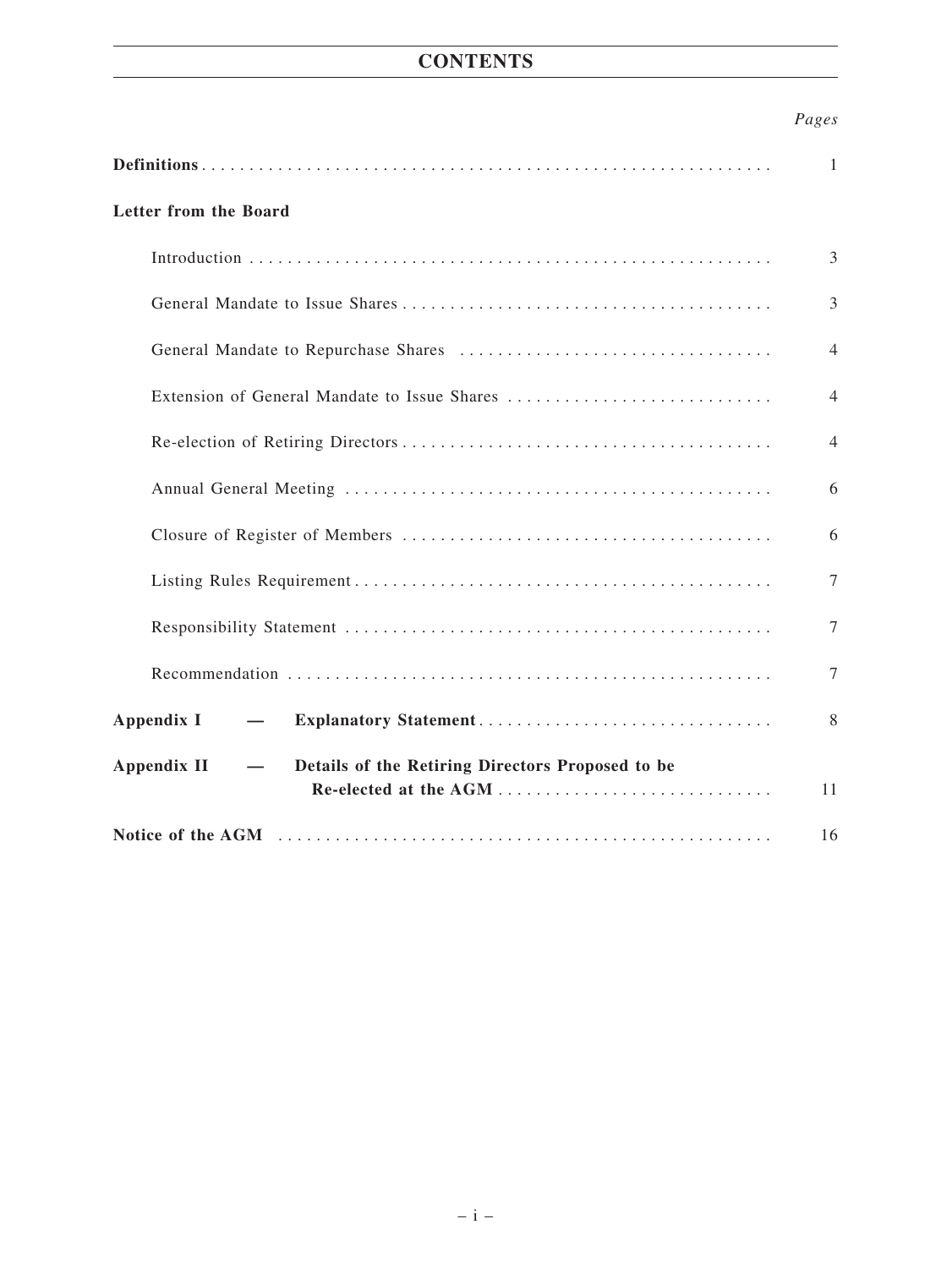*In this circular, unless the context otherwise requires, the following expressions shall have the following meanings:*

| "AGM"                      | the annual general meeting of the Company to be<br>convened and held at Suites 2701-08, 27/F., Shui On<br>Centre, 6-8 Harbour Road, Wanchai, Hong Kong on<br>Friday, 23 April 2021 at 10:00 a.m. or any adjournment<br>thereof                                           |  |  |
|----------------------------|--------------------------------------------------------------------------------------------------------------------------------------------------------------------------------------------------------------------------------------------------------------------------|--|--|
| "Articles of Association"  | the articles of association of the Company                                                                                                                                                                                                                               |  |  |
| "Audit Committee"          | the audit committee of the Board                                                                                                                                                                                                                                         |  |  |
| "Board"                    | the board of Director(s)                                                                                                                                                                                                                                                 |  |  |
| "Close Associate(s)"       | the meaning as ascribed thereto under the Listing Rules                                                                                                                                                                                                                  |  |  |
| "Company"                  | Rimbaco Group Global Limited, a company incorporated<br>in the Cayman Islands with limited liability and the<br>Shares of which are listed on the main board of the Stock<br>Exchange                                                                                    |  |  |
| "Core Connected Person(s)" | the meaning as ascribed thereto under the Listing Rules                                                                                                                                                                                                                  |  |  |
| " $Directory$ "            | the director(s) of the Company                                                                                                                                                                                                                                           |  |  |
| "Group"                    | the Company and its subsidiaries                                                                                                                                                                                                                                         |  |  |
| "HK\$"                     | Hong Kong dollars, the lawful currency of Hong Kong                                                                                                                                                                                                                      |  |  |
| "Hong Kong"                | the Hong Kong Special Administrative Region of the<br>People's Republic of China                                                                                                                                                                                         |  |  |
| "Issue Mandate"            | the general and unconditional issue mandate proposed to<br>be granted to the Directors at the AGM to allot, issue and<br>deal with Shares not exceeding 20% of the issued Shares<br>as at the date of passing the relevant resolution for<br>approving the issue mandate |  |  |
| "Latest Practicable Date"  | 22 February 2021, being the latest practicable date prior<br>to the printing of this circular for the purpose of<br>ascertaining certain information contained in this circular                                                                                          |  |  |
| "Listing Date"             | 28 April 2020, the date on which the issued Shares were<br>initially listed on the Stock Exchange                                                                                                                                                                        |  |  |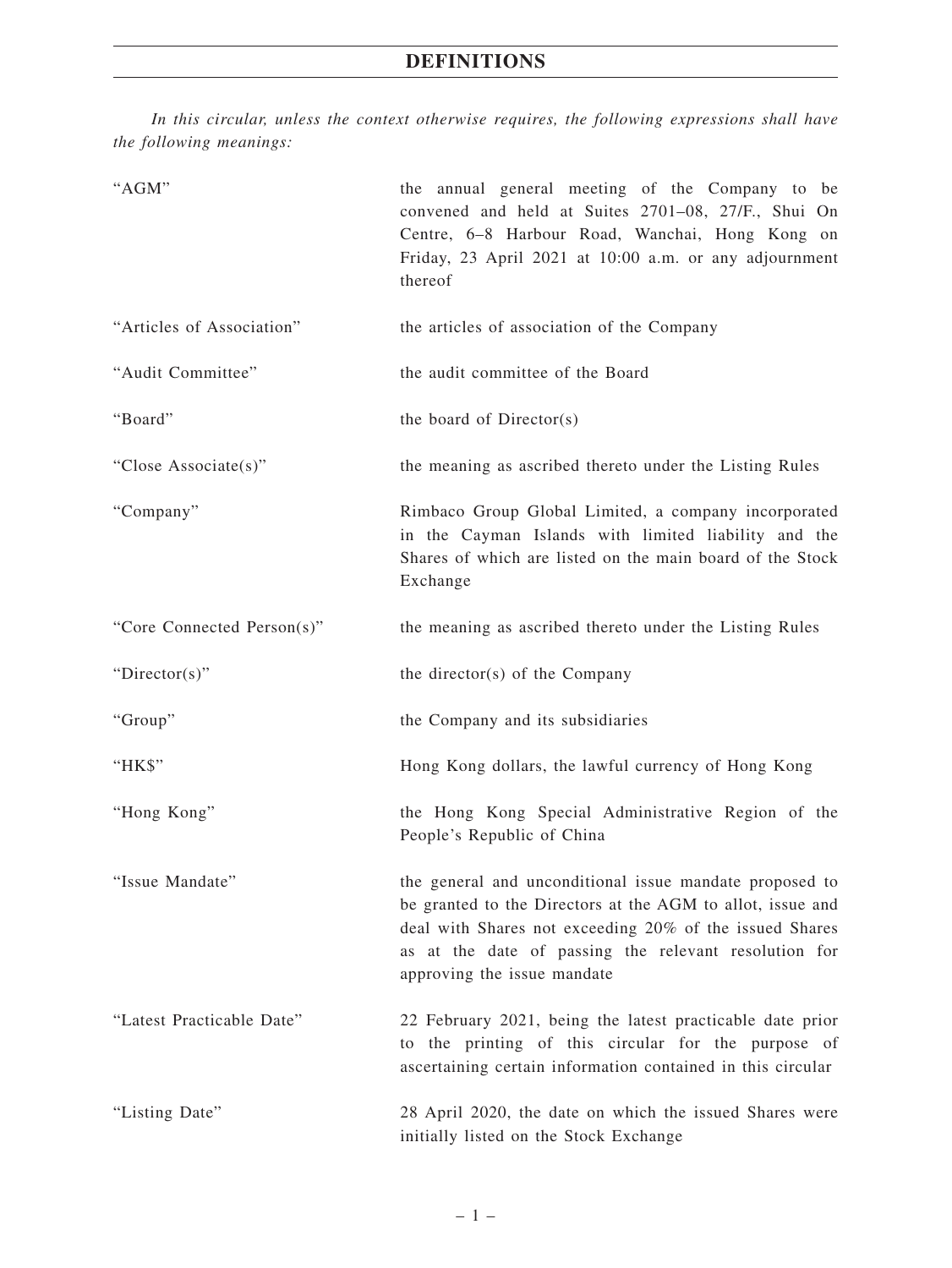# **DEFINITIONS**

| "Listing Rules"          | the Rules Governing the Listing of Securities on the Stock<br>Exchange                                                                                                                                                                                                                                                            |  |  |
|--------------------------|-----------------------------------------------------------------------------------------------------------------------------------------------------------------------------------------------------------------------------------------------------------------------------------------------------------------------------------|--|--|
| "Nomination Committee"   | the nomination committee of the Board                                                                                                                                                                                                                                                                                             |  |  |
| "Options"                | the options granted or to be granted by the Company to<br>the grantees under the Share Option Scheme to subscribe<br>for Shares in accordance with the terms thereof                                                                                                                                                              |  |  |
| "Remuneration Committee" | the remuneration committee of the Board                                                                                                                                                                                                                                                                                           |  |  |
| "Repurchase Mandate"     | general and unconditional repurchase<br>the<br>mandate<br>proposed to be granted to the Directors at the AGM to<br>exercise the powers of the Company to repurchase fully<br>paid Shares up to a maximum of 10% of the issued Shares<br>as at the date of passing the relevant resolution for<br>approving the repurchase mandate |  |  |
| "SFO"                    | the Securities and Futures Ordinance (Chapter 571 of<br>Laws of Hong Kong)                                                                                                                                                                                                                                                        |  |  |
| "Share $(s)$ "           | ordinary share(s) of HK\$0.01 each in the share capital of<br>the Company                                                                                                                                                                                                                                                         |  |  |
| "Share Option Scheme"    | the share option scheme of the Company adopted on 31<br>March 2020                                                                                                                                                                                                                                                                |  |  |
| "Shareholder(s)"         | $holder(s)$ of the Share(s)                                                                                                                                                                                                                                                                                                       |  |  |
| "Stock Exchange"         | The Stock Exchange of Hong Kong Limited                                                                                                                                                                                                                                                                                           |  |  |
| "Takeovers Code"         | The Codes<br>on Takeovers<br>and Mergers<br>Share<br>and<br>Buy-backs                                                                                                                                                                                                                                                             |  |  |
| $``\%"$                  | per cent.                                                                                                                                                                                                                                                                                                                         |  |  |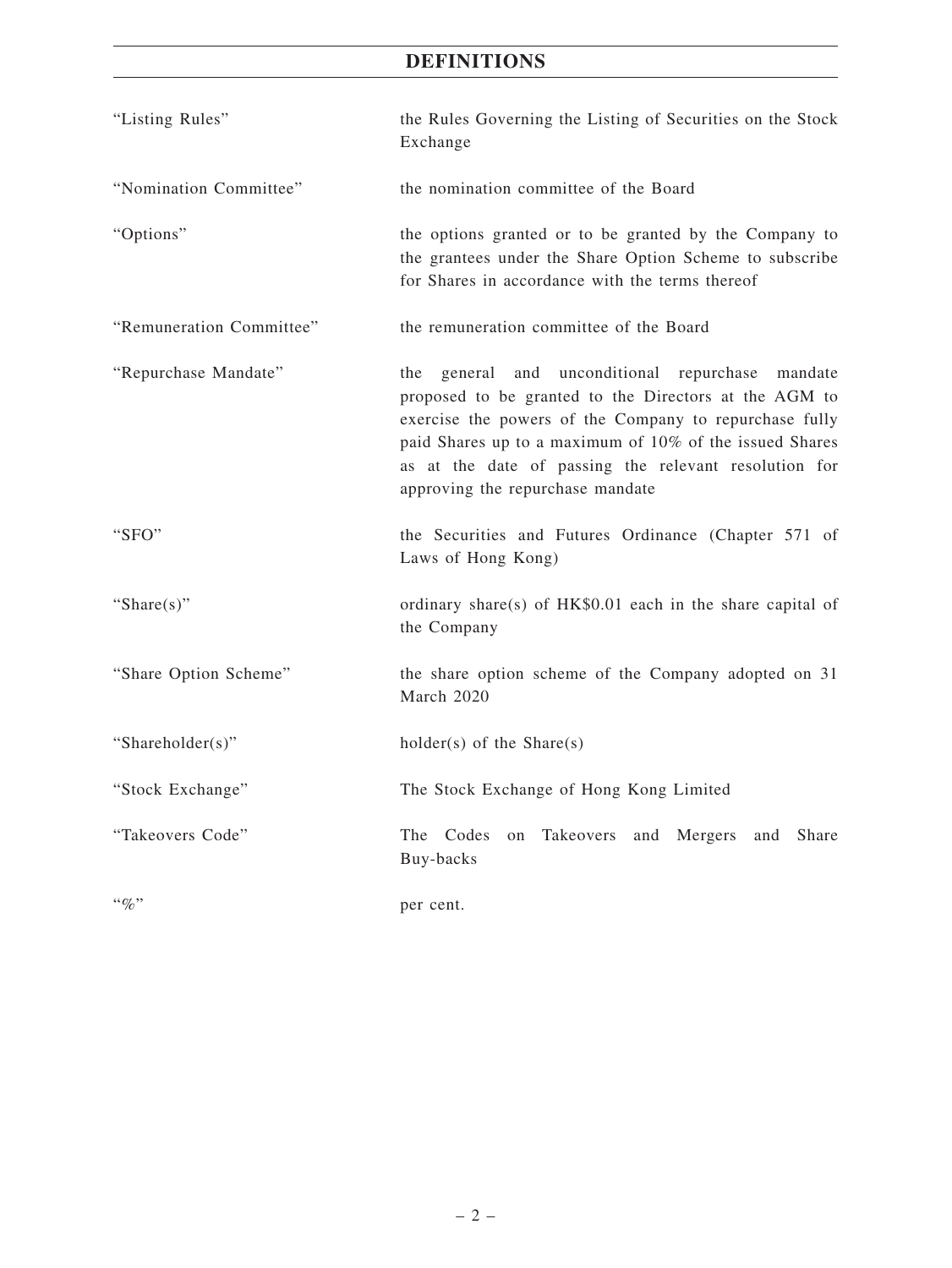

**Rimbaco Group Global Limited** 

(Incorporated in the Cayman Islands with limited liability)

**(Stock Code: 1953)** 

*Executive Directors:* Mr. Low Seah Sun *(Chairman)* Mr. Low Wui Linn *(Chief Executive Officer)* Ms. Seah Peet Hwah Mr. Cheang Wye Keong Mr. Lau Ah Cheng

*Independent Non-executive Directors:* Mr. Ng Kok Seng Mr. Wong Chi Wai Ms. Yeo Chew Yen Mary

*Registered Office:* Windward 3, Regatta Office Park PO Box 1350 Grand Cayman KY1-1108 Cayman Islands

*Headquarters and Principal Place of Business in Malaysia:* 309-E, 1st floor, Silver Square Perak Road, 10150 Penang Malaysia

26 February 2021

*To the Shareholders*

Dear Sir or Madam,

# **GENERAL MANDATES TO ISSUE AND REPURCHASE SHARES, EXTENSION OF GENERAL MANDATE TO ISSUE SHARES, RE-ELECTION OF RETIRING DIRECTORS AND NOTICE OF ANNUAL GENERAL MEETING**

## **INTRODUCTION**

The purpose of this circular is to provide you with information relating to the resolutions to be proposed at the AGM for (i) the grant of the Issue Mandate; (ii) the grant of the Repurchase Mandate; (iii) the extension of the Issue Mandate; (iv) the re-election of retiring Directors; and (v) give you the notice of the AGM.

## **GENERAL MANDATE TO ISSUE SHARES**

At the AGM, ordinary resolutions will be proposed to grant to the Directors a general and unconditional mandate to exercise the powers of the Company to allot, issue and deal with Shares not exceeding 20% of the total number of issued Shares as at the date of passing of the relevant resolution at the AGM. As at the Latest Practicable Date, a total of 1,260,000,000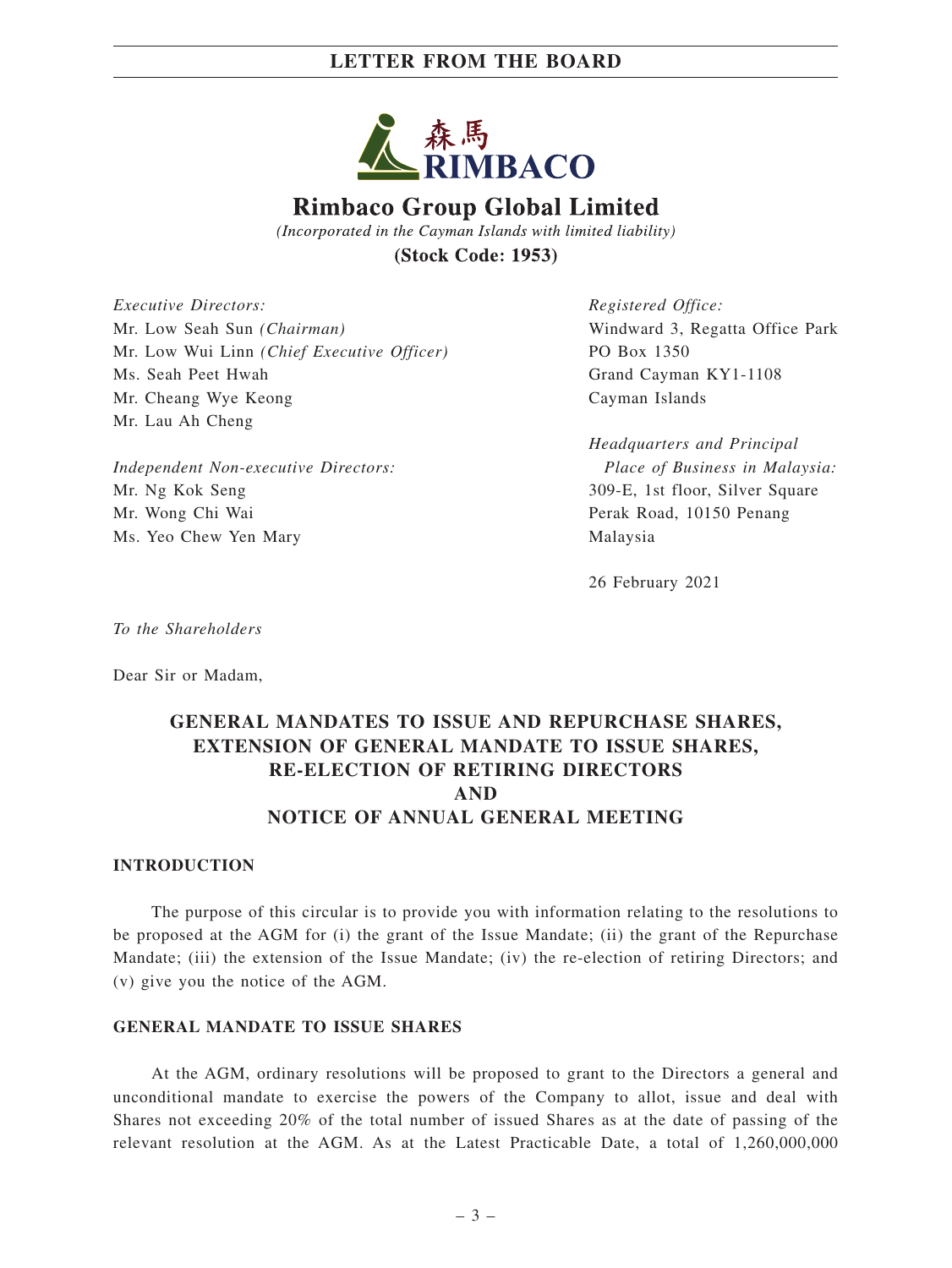Shares were in issue. Subject to the passing of the proposed resolution granting the Issue Mandate to the Directors and on the assumption that there is no variation to the issued Shares during the period from the Latest Practicable Date to the date of the AGM, the Company will be allowed under the Issue Mandate to issue a maximum of 252,000,000 Shares.

## **GENERAL MANDATE TO REPURCHASE SHARES**

An ordinary resolution will be proposed at the AGM to grant to the Directors a general and unconditional mandate to exercise all powers of the Company to repurchase, on the Stock Exchange, or on any other stock exchange on which the Shares may be listed, Shares not exceeding 10% of the total number of issued Shares as at the date of passing of the relevant resolution at the AGM. Subject to the passing of the proposed resolution granting the Repurchase Mandate to the Directors and on the assumption that there is no variation to the issued Shares during the period from the Latest Practicable Date to the date of the AGM, the Company will be allowed under the Repurchase Mandate to repurchase a maximum of 126,000,000 Shares.

In accordance with the requirements of the Listing Rules, an explanatory statement is set out in Appendix I to this circular containing all the information reasonably necessary to enable you to make an informed decision on whether to vote for or against the granting of the Repurchase Mandate.

### **EXTENSION OF GENERAL MANDATE TO ISSUE SHARES**

Subject to the passing of the resolutions to grant the Issue Mandate and the Repurchase Mandate, an ordinary resolution will be proposed at the AGM to extend the Issue Mandate by the addition to the Shares which may be allotted or agreed conditionally or unconditionally to be allotted by the Directors pursuant to the Issue Mandate of an amount representing the aggregate number of Shares repurchased by the Company pursuant to the Repurchase Mandate provided that such extended amount shall not exceed 10% of the issued Shares on the date of passing the resolution for approving the Issue Mandate.

### **RE-ELECTION OF RETIRING DIRECTORS**

Pursuant to article 108(a) of the Articles of Association, at each annual general meeting one-third of the Directors for the time being, or, if their number is not three or a multiple of three, then the number nearest to but not less than one-third, shall retire from office by rotation provided that every Director (including those appointed for a specific term) shall be subject to retirement by rotation at least once every three years. A retiring Director shall be eligible for re-election. In accordance with article 108(a) of the Articles of Association, Ms. Seah Peet Hwah and Mr. Cheang Wye Keong shall hold office only until the AGM and, being eligible, offers themselves for re-election at the AGM.

Pursuant to article 112 of the Articles of Association, any Director appointed by the Board to fill a casual vacancy shall hold office only until the first general meeting of the Company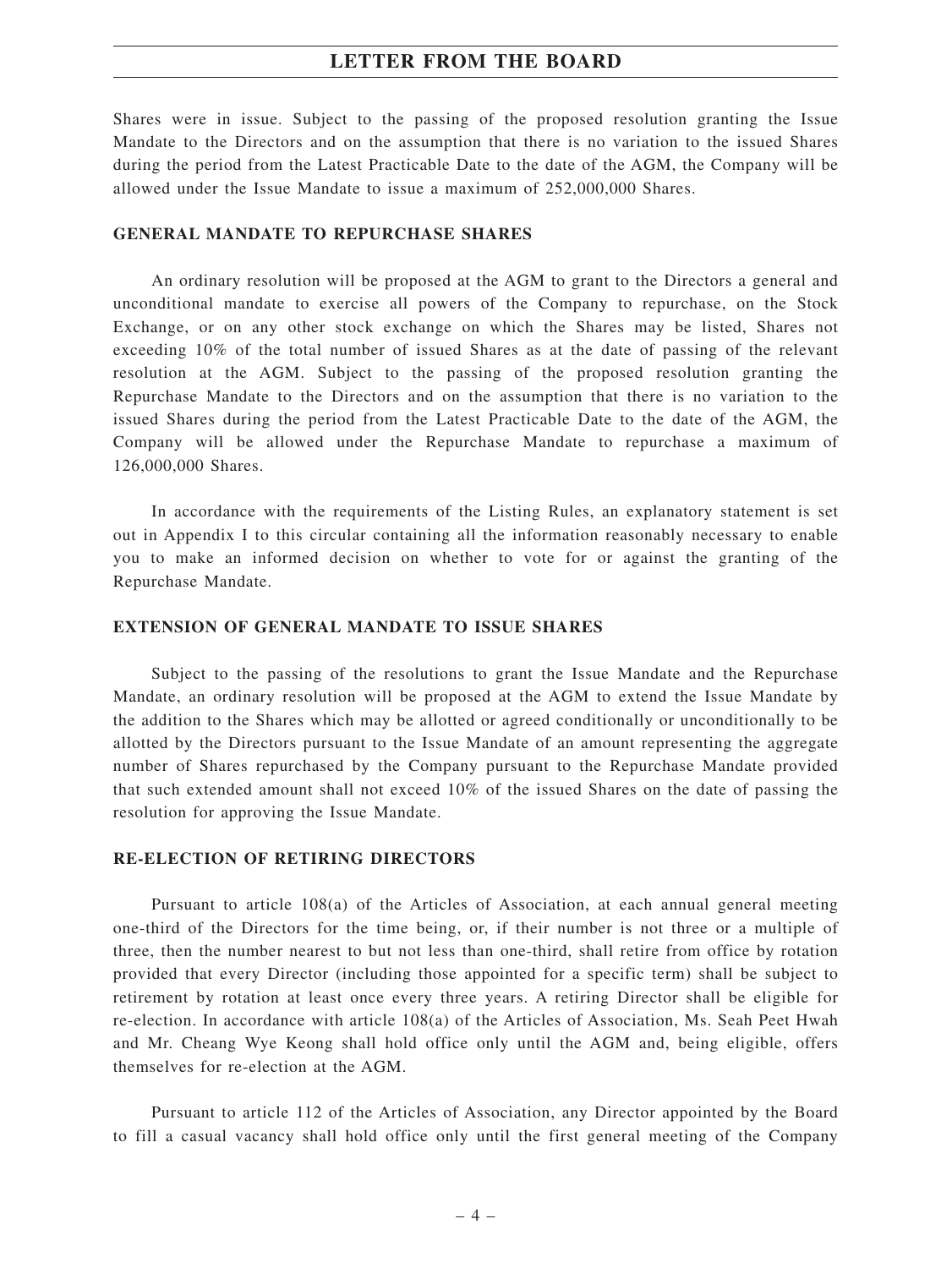after his appointment and be subject to re-election at such meeting. Any Director appointed by the Board as an addition to the existing Board shall hold office only until the next following annual general meeting of the Company and shall then be eligible for re-election. In accordance with article 112 of the Articles of Association, Mr. Ng Kok Seng, Mr. Wong Chi Wai and Ms. Yeo Chew Yen Mary will retire from office as Directors at the AGM, and being eligible, offer themselves for re-election at the AGM.

In order to achieve Board diversity, the Company seeks suitable candidates from different industries including construction, accounting and legal to join the Board in the hope that their collective knowledge and experiences would be beneficial to the Company. Accordingly, Ms. Seah Peet Hwah, Mr. Cheang Wye Keong, Mr. Ng Kok Seng, Mr. Wong Chi Wai and Ms. Yeo Chew Yen Mary were selected and approved by the Board for appointment as Directors.

The Board has received confirmations from Mr. Ng Kok Seng, Mr. Wong Chi Wai and Ms. Yeo Chew Yen Mary, being the retiring independent non-executive Directors eligible for re-election at the AGM, regarding their independence. Taking into account the factors set out in Rule 3.13 of the Listing Rules, the Board considers that the three retiring independent non-executive Directors continue to be independent.

In considering the re-elections of the Retiring Directors, the Board, with the assistance and recommendation from the Nomination Committee, has reviewed the structure, size, composition and diversity of the Board from a number of aspects, including but not limited to age, gender, geographical background, length of service, and the professional experience, skills and expertise that a Director can provide. The Nomination Committee has recommended to the Board on re-election of all the retiring Directors to retire at the AGM.

In respect of the re-election of Mr. Ng Kok Seng as an independent non-executive Director, Mr. Ng Kok Seng holds a bachelor of engineering degree from the University of Malaya and is a certified engineer of the Board of Engineers Malaysia. He has over 35 years of experience in the construction industry. Therefore, he is able to provide valuable advices on the construction industry to the Company.

In respect of the re-election of Mr. Wong Chi Wai as an independent non-executive Director, Mr. Wong Chi Wai holds a bachelor of business administration degree (Honours) in accountancy from City University of Hong Kong and is a Certified Public Accountant (Practising) in Hong Kong. He has over 13 years of experience in financial control, accounting and corporate governance practices and procedures in Hong Kong. Mr. Wong Chi Wai is qualified to serve as the chairman of the Audit Committee and he provides valuable advices and contributions to strengthen the compliance of the Company.

In respect of the re-election of Ms. Yeo Chew Yen Mary as an independent non-executive Director, Ms. Yeo Chew Yen Mary holds a bachelor of laws degree from University of Canterbury, New Zealand in May 1982. She was admitted to the High Court of New Zealand in January 1983, the High Court of Borneo in April 1984, and the High Court of Malaya in May 1984. She has been commissioned as a notary public since June 2007. She has over 33 years of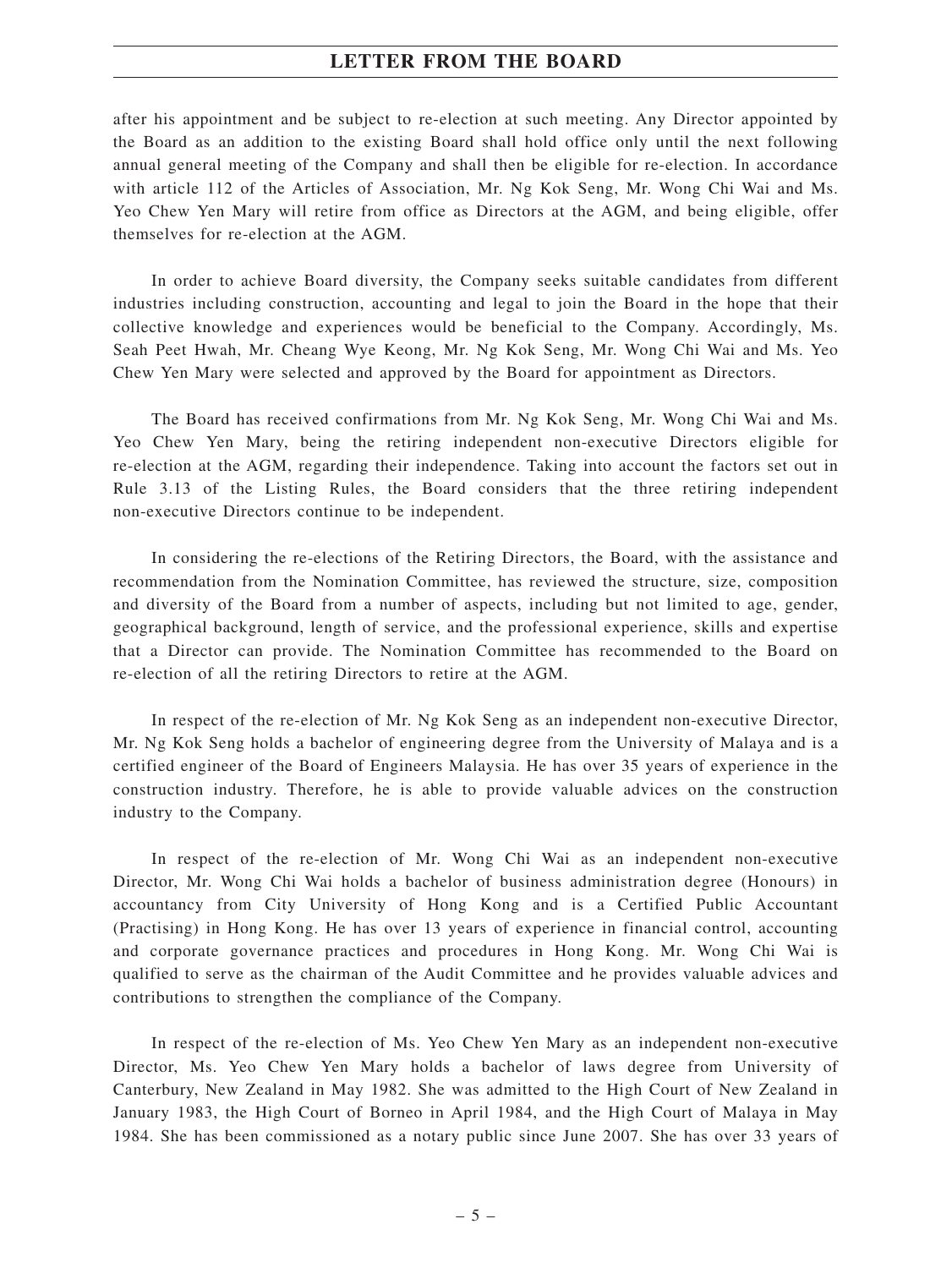experience in the legal profession. Ms. Yeo Chew Yen Mary may replenish the professional knowledge of the Board in legal and regulatory aspects.

The Board considers the re-election of Mr. Ng Kok Seng, Mr. Wong Chi Wai and Ms. Yeo Chew Yen Mary as the independent non-executive Directors will promote the diversity of the Board in skills and experience, and enhance the standard of compliance of the Company. Therefore, the Board recommends the Shareholders to re-elect Mr. Ng Kok Seng, Mr. Wong Chi Wai and Ms. Yeo Chew Yen Mary as independent non-executive Directors at the AGM.

Pursuant to Rule 13.74 of the Listing Rules, a listed issuer shall disclose the details required under Rule 13.51(2) of the Listing Rules of any director(s) proposed to be re-elected or proposed new director in the notice or accompanying circular to its shareholders of the relevant general meeting, if such re-election or appointment is subject to shareholders' approval at that relevant general meeting. The requisite details of the retiring Directors are set out in Appendix II to this circular.

## **ANNUAL GENERAL MEETING**

The notice of the AGM is set out on pages 16 to 20 of this circular. At the AGM, resolutions will be proposed to approve, inter alia, (i) the grant of the Issue Mandate; (ii) the grant of the Repurchase Mandate; (iii) the extension of the Issue Mandate; and (iv) the re-election of retiring Directors.

A form of proxy for use at the AGM is enclosed with this circular and such form of proxy is also published on the websites of the Stock Exchange (www.hkexnews.hk) and the Company (www.rimbaco.com.my). In order to be valid, the form of proxy must be completed and signed in accordance with the instructions printed thereon and deposited at the Company's branch share registrar in Hong Kong, Computershare Hong Kong Investor Services Limited, at Shops 1712–1716, 17/F., Hopewell Centre, 183 Queen's Road East, Wanchai, Hong Kong together with a power of attorney or other authority, if any, under which it is signed or a notarially certified copy of that power or authority, not less than 48 hours before the time appointed for holding the AGM or any adjournment thereof. The completion and return of the form of proxy will not preclude any Shareholders from attending and voting at the meeting if so wish. If the Shareholder attends and votes in person at the AGM, the instrument appointing the proxy will be deemed to have been revoked.

### **CLOSURE OF REGISTER OF MEMBERS**

The register of members of the Company will be closed from Tuesday, 20 April 2021 to Friday, 23 April 2021 both days inclusive, during which period no transfers of shares shall be effected. In order to qualify for attending the forthcoming annual general meeting of the Company, all transfers of shares, accompanied by the relevant share certificates and transfer forms, must be lodged with the Company's Hong Kong branch share registrar, Computershare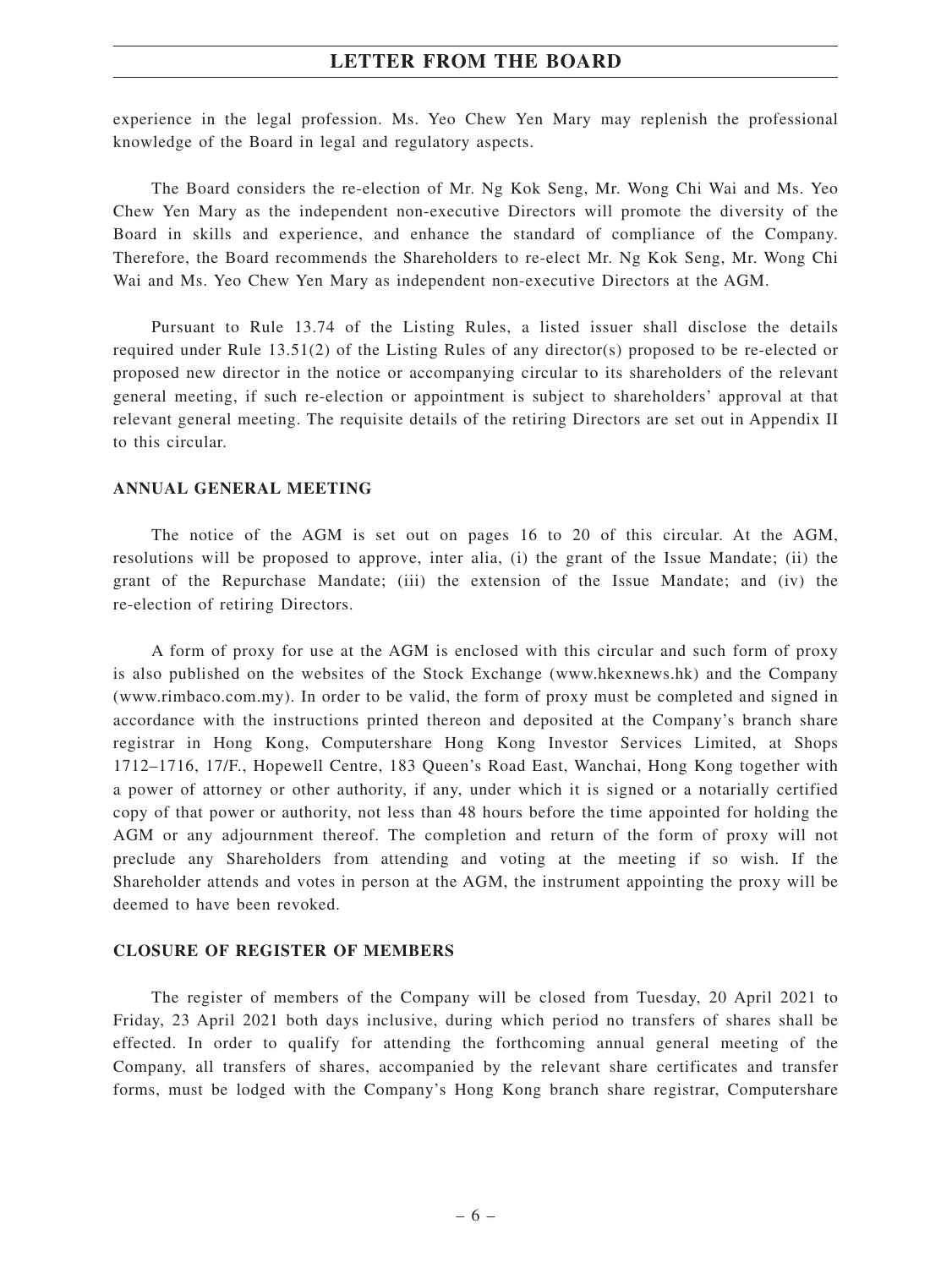Hong Kong Investor Services Limited, at Shops 1712–1716, 17/F., Hopewell Centre, 183 Queen's Road East, Wanchai, Hong Kong for registration no later than 4:30 p.m. on Monday, 19 April 2021.

### **LISTING RULES REQUIREMENT**

According to Rule 13.39 of the Listing Rules, any vote of the Shareholders at a general meeting must be taken by poll except where the chairman, in good faith, decides to allow a resolution which relates purely to a procedural or administrative matter to be voted on by a show of hands. Therefore, all the resolutions set out in the notice of AGM will be taken by way of poll and an announcement will be made after the AGM.

## **RESPONSIBILITY STATEMENT**

This circular, for which the Directors collectively and individually accept full responsibility, includes particulars given in compliance with the Listing Rules for the purpose of giving information with regard to the Company. The Directors, having made all reasonable enquiries, confirm that to the best of their knowledge and belief the information contained in this circular is accurate and complete in all material respects and not misleading or deceptive, and there are no other matters the omission of which would make any statement herein or this circular misleading.

### **RECOMMENDATION**

The Directors believe that the grant of the Issue Mandate and the Repurchase Mandate and the re-election of retiring Directors are in the best interests of the Company and the Shareholders as a whole and recommend the Shareholders to vote in favour of the relevant resolutions as set out in the notice of the AGM on pages 16 to 20.

> Yours faithfully, For and on behalf of the Board **Rimbaco Group Global Limited Low Seah Sun** *Chairman*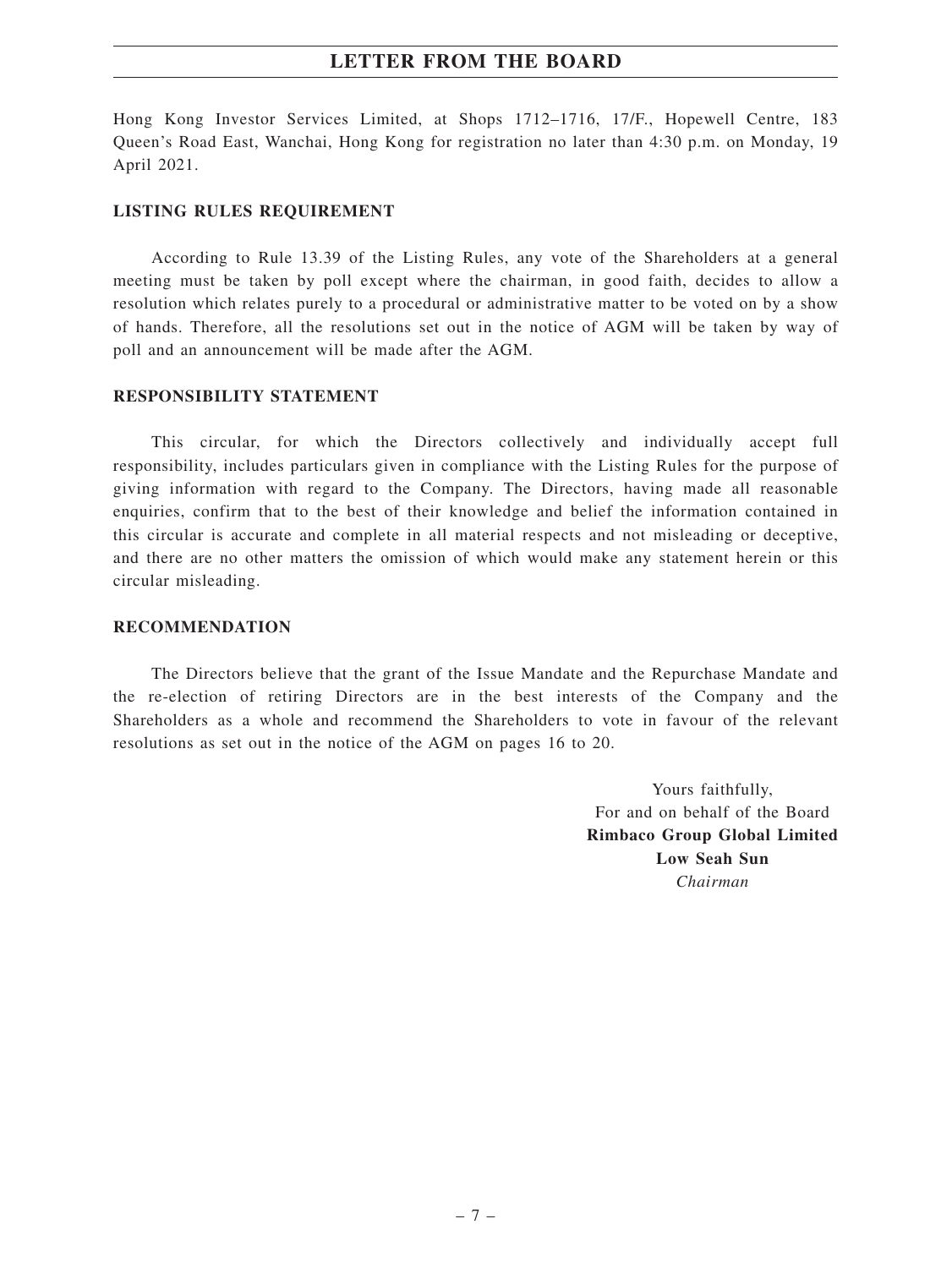This Appendix serves as an explanatory statement, as required by the Listing Rules, to provide the requisite information to you for your consideration of the Repurchase Mandate.

## **1. ISSUED SHARE**

As at the Latest Practicable Date, there were 1,260,000,000 issued Shares.

Subject to the passing of the ordinary resolution for the approval of the Repurchase Mandate and on the basis that no further Shares are issued or repurchased after the Latest Practicable Date and up to the date of passing of such resolution, the Directors would be authorised to repurchase up to a maximum of 126,000,000 Shares, representing 10% of the issued Shares as at the Latest Practicable Date during the period up to (i) the conclusion of the next annual general meeting of the Company in 2022; (ii) the expiration of the period within which the next annual general meeting of the Company is required by the Articles of Association or any applicable laws of the Cayman Islands to be held; or (iii) the revocation or variation of the Repurchase Mandate by an ordinary resolution of the Shareholders in a general meeting of the Company, whichever occurs first.

## **2. REASONS FOR THE REPURCHASE**

The Directors have no present intention to repurchase any Shares but consider that the Repurchase Mandate is in the best interests of the Company and the Shareholders as a whole. An exercise of the Repurchase Mandate may, depending on market conditions and funding arrangements at the time, lead to an enhancement of the net assets per Share and/or earnings per Share and will only be made when the Directors believe that a repurchase will benefit the Company and the Shareholders as a whole.

### **3. FUNDING OF REPURCHASES**

Pursuant to the Repurchase Mandate, repurchases would be funded entirely from the Company's available cash flow or working capital facilities which will be funds legally available under the Cayman Islands law and the memorandum and articles of association of the Company for such purpose.

#### **4. IMPACT ON WORKING CAPITAL OR GEARING LEVEL**

An exercise of the Repurchase Mandate in full could have a material adverse impact on the working capital and gearing position of the Company compared with that as at 31 October 2020, being the date of its latest published audited consolidated accounts. The Directors do not, however, intend to make any repurchase in circumstances that would have a material adverse impact on the working capital or gearing position of the Company.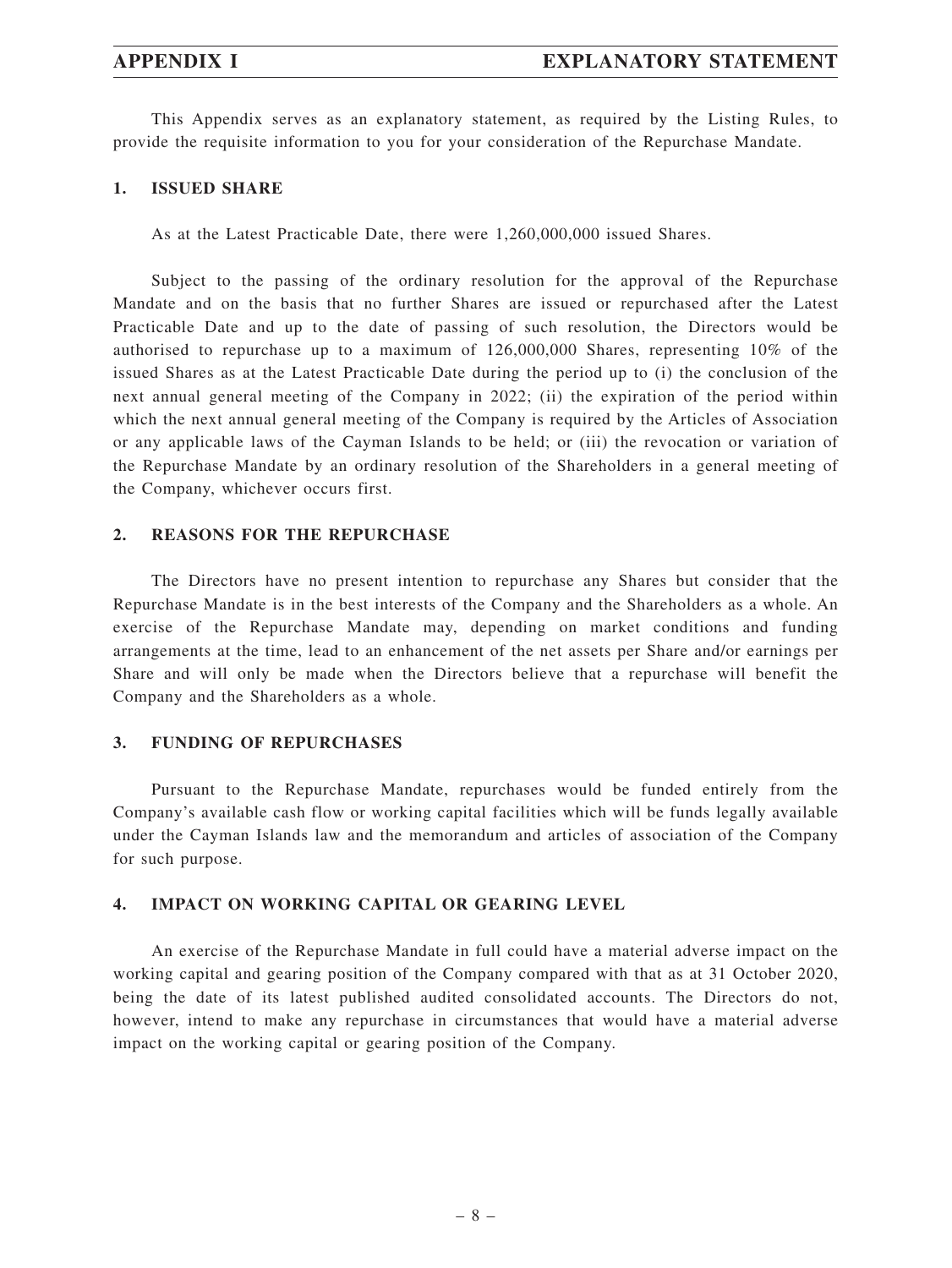## **5. SHARE PRICES**

The highest and lowest market prices at which the Shares had been traded on the Stock Exchange since the Listing Date and up to the Latest Practicable Date were as follows:

|                                | Per Share      |        |
|--------------------------------|----------------|--------|
| <b>Months</b>                  | <b>Highest</b> | Lowest |
|                                | HK\$           | HK\$   |
| 2020                           |                |        |
| April (since the Listing Date) | 0.590          | 0.365  |
| May                            | 0.660          | 0.385  |
| June                           | 0.870          | 0.480  |
| July                           | 1.170          | 0.680  |
| August                         | 1.770          | 0.920  |
| September                      | 1.830          | 0.193  |
| October                        | 0.244          | 0.195  |
| November                       | 0.340          | 0.203  |
| December                       | 0.230          | 0.190  |
| 2021                           |                |        |
| January                        | 0.255          | 0.198  |
| February (up to and including  |                |        |
| the Latest Practicable Date)   | 0.229          | 0.204  |

## **6. DIRECTORS, THEIR CLOSE ASSOCIATES AND CORE CONNECTED PERSONS**

None of the Directors or, to the best of their knowledge having made all reasonable enquiries, their Close Associates, have any present intention to sell to the Company or its subsidiaries any of the Shares in the Company if the Repurchase Mandate is approved at the AGM.

No Core Connected Person of the Company has notified the Company that he/she has a present intention to sell any Shares to the Company nor has he/she undertaken not to sell any of the Shares held by him/her to the Company in the event that the Company is authorised to make repurchases of Shares when the Repurchase Mandate is approved and exercised.

## **7. UNDERTAKING OF THE DIRECTORS**

The Directors have undertaken to the Stock Exchange that, so far as the same may be applicable, they will exercise the powers of the Company to make repurchases pursuant to the Repurchase Mandate in accordance with the Listing Rules and applicable laws of the Cayman Islands, and in accordance with the regulations set out in the memorandum and articles of association of the Company.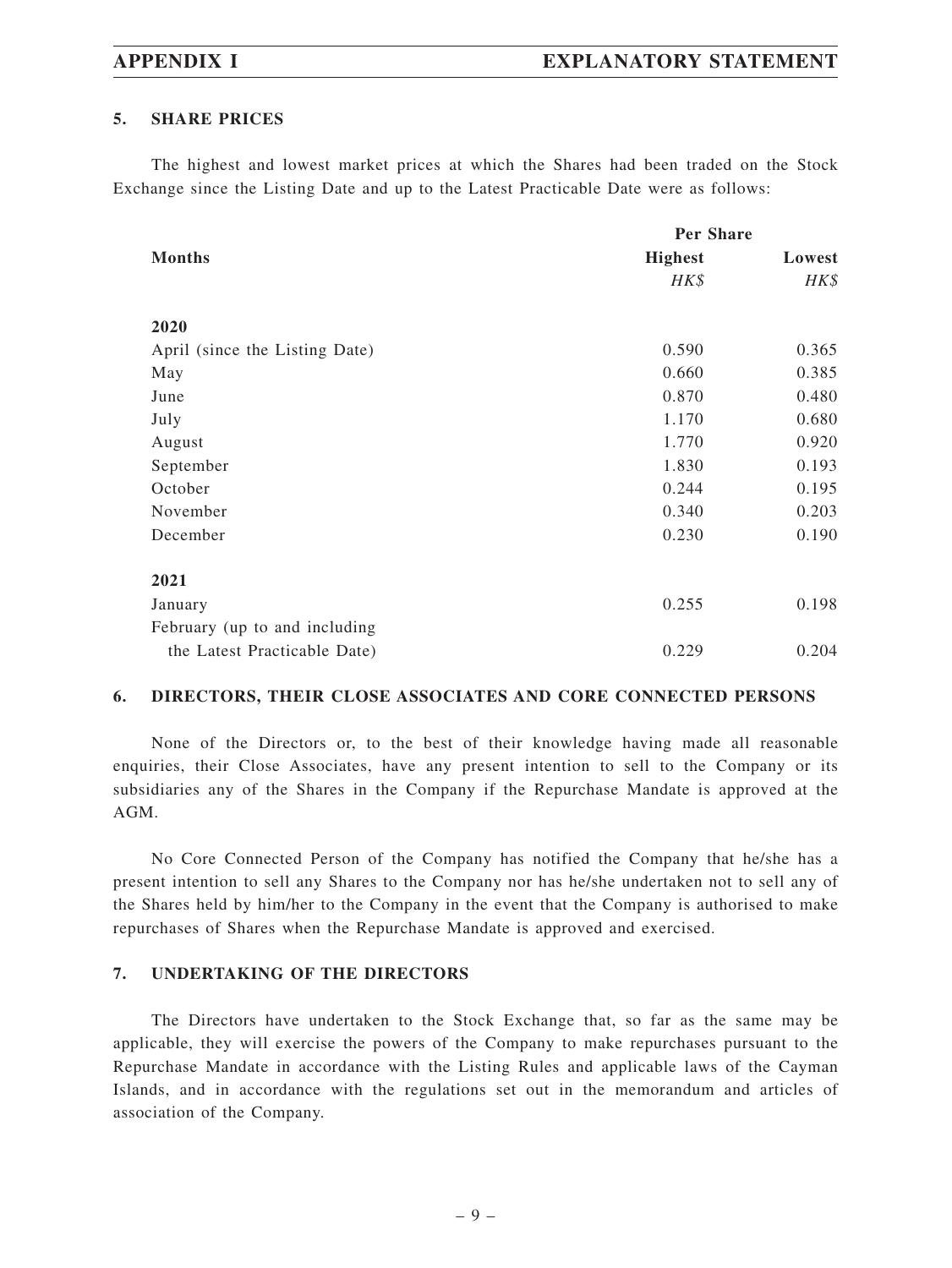## **8. EFFECT OF TAKEOVERS CODE**

If a Shareholder's proportionate interest in the voting rights of the Company increases on the Company exercising its powers to repurchase Shares pursuant to the Repurchase Mandate, such an increase will be treated as an acquisition for the purpose of Rule 32 of the Takeovers Code. As a result, a Shareholder or a group of Shareholders acting in concert could obtain or consolidate control of the Company and become obliged to make a mandatory offer in accordance with Rule 26 of the Takeovers Code. The Directors are not aware of any Shareholders, or a group of Shareholders acting in concert, who may become obliged to make a mandatory offer in accordance with Rules 26 and 32 of the Takeovers Code in the event that the Directors exercise the power to repurchase Shares pursuant to the Repurchase Mandate.

As at the Latest Practicable Date, so far as the Directors are aware, the following Shareholders were interested in more than 5% of the Shares then in issue:

| <b>Name of Shareholders</b> | Number of<br><b>Shares held</b> | Approximate<br>percentage of<br>existing<br>shareholding | Approximate<br>percentage of<br>shareholding if<br>Repurchase<br><b>Mandate</b> is<br>exercised in full |
|-----------------------------|---------------------------------|----------------------------------------------------------|---------------------------------------------------------------------------------------------------------|
| RBC Venture Limited (Note)  | 945,000,000                     | 75%                                                      | 83.33%                                                                                                  |
| Low Seah Sun                | 945,000,000                     | 75%                                                      | 83.33%                                                                                                  |

*Note:* Mr. Low Seah Sun beneficially owns 40% of the issued shares of RBC Venture Limited, which in turn holds 75% of the Shares. Therefore, Mr. Low Seah Sun is deemed to be, or taken to be, interested in the Shares held by RBC Venture Limited under the SFO. Mr. Low Seah Sun is a director of RBC Venture Limited.

However, the Directors have no present intention to exercise the Repurchase Mandate to the extent that will result in a requirement of any of the above Shareholder(s) or any other persons to make a mandatory offer in accordance with Rule 26 of the Takeovers Code or the number of Shares in the hands of the public would fall below the prescribed minimum percentage of 25%. The Directors will exercise the powers conferred by the Repurchase Mandate to repurchase Shares in circumstances, which they deem appropriate for the benefits of the Company and the Shareholders as a whole.

## **9. SHARES REPURCHASE MADE BY THE COMPANY**

No repurchases of Shares have been made by the Company (whether on the Stock Exchange or otherwise) during the six months preceding the Latest Practicable Date.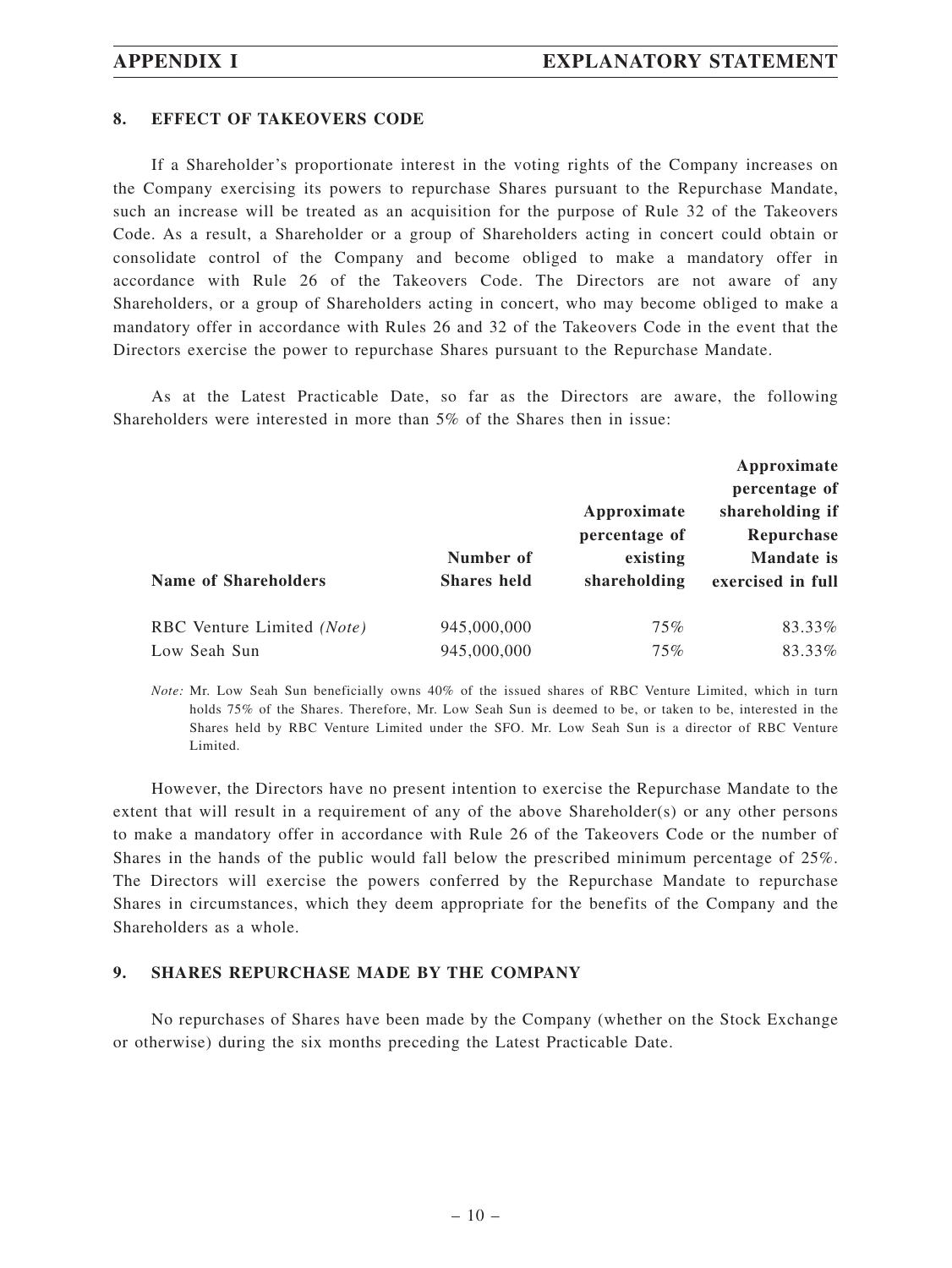The details of the retiring Directors who will offer themselves for re-election at the AGM, are set out below:

#### **Executive Directors**

Ms. Seah Peet Hwah ("**Ms. Seah**"), aged 61, is a controlling shareholder, an executive Director and a member of the Remuneration Committee. Ms. Seah was appointed as a Director on 28 February 2019 and was re-designated as an executive Director on 6 September 2019. Ms. Seah is also a director of all of the subsidiaries of the Company. She is responsible for overseeing the financial and administrative aspects of the Group.

Ms. Seah has over 32 years of experience in the construction industry. Ms. Seah joined Rimbaco in April 1987 as a director, where she gained extensive knowledge and experience in the construction industry. She is primarily responsible for administering payment of suppliers and clients, coordinating with financial institutions, handling human resources matters and communicating with the suppliers for product procurement. Ms. Seah has also been a director of Rimbaco Property Sdn. Bhd., an indirectly wholly-owned subsidiary of the Company, since September 2001. Ms. Seah obtained the lower certificate of education (form 3) from the Sekolah Menengah Kebangsaan Kuala Pegang in Malaysia in 1975.

Ms. Seah is a shareholder of several companies while each of Mr. Low Seah Sun, Mr. Cheang Wye Keong and Mr. Lau Ah Cheng is also the shareholder of those companies.

Ms. Seah has entered into a letter of appointment with the Company as an executive Director for a term of 3 years commencing from 28 April 2020, which may be terminated in accordance with the terms of the letter of appointment. Ms. Seah is entitled to Director's remuneration (excluding payment pursuant to any discretionary benefits or bonus or other fringe benefits) of HK\$372,000 per annum.

As at the date hereof, RBC Venture Limited, the holding company of the Company, is owned by Mr. Low Seah Sun, Ms. Seah, Mr. Cheang Wye Keong and Mr. Lau Ah Cheng as to 40%, 30%, 20% and 10%, respectively. Save as disclosed, Ms. Seah did not have any other interests in shares and underlying shares of the Company within the meaning of Part XV of the SFO.

Save as disclosed above, Ms. Seah (i) does not hold any other directorships in any public companies the securities of which are listed on any securities market in Hong Kong or overseas in the past 3 years; (ii) does not hold any other positions in the Company and its subsidiaries; (iii) does not have any relationship with any directors, senior management, substantial shareholders or controlling shareholders of the Company; and (iv) does not have other major appointments or professional qualifications.

Mr. Cheang Wye Keong ("**Mr. Cheang**"), aged 63, is a controlling shareholder and an executive Director. Mr. Cheang was appointed as a Director on 28 February 2019 and was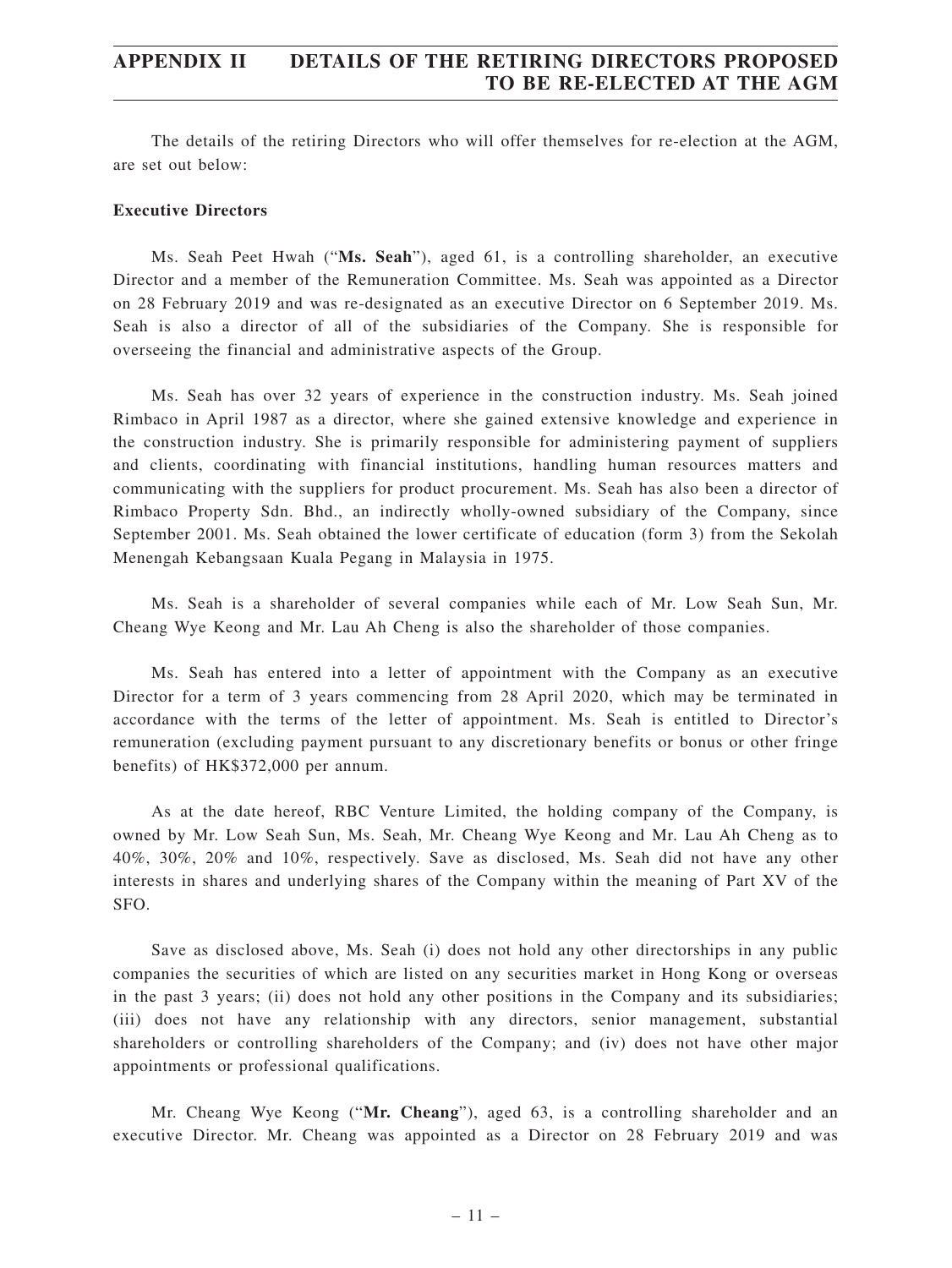re-designated as an executive Director on 6 September 2019. He is responsible for overseeing and managing the technical aspects of the Group.

Mr. Cheang has over 33 years of experience in the construction industry. Mr. Cheang joined Rimbaco in November 1985 as a site supervisor and has been Rimbaco's site manager and project manager since February 1989. He has supervised the construction of factories, shopping malls, manufacturing plants, shops and offices, made project implementation plans, coordinated with government authorities and consultants, and assisted in tender presentations. Mr. Cheang has also been a director of Rimbaco Property Sdn. Bhd., an indirectly wholly-owned subsidiary of the Company, since September 2001. Mr. Cheang obtained the higher school certificate (form 6) from the Methodist Boys School Penang in Malaysia in 1977.

Mr. Cheang is a shareholder of several companies while each of Mr. Low Seah Sun, Ms. Seah and Mr. Lau Ah Cheng is also the shareholder of those companies.

Mr. Cheang has entered into a letter of appointment with the Company as an executive Director for a term of 3 years commencing from 28 April 2020, which may be terminated in accordance with the terms of the letter of appointment. Mr. Cheang is entitled to Director's remuneration (excluding payment pursuant to any discretionary benefits or bonus or other fringe benefits) of HK\$420,000 per annum.

As at the date hereof, RBC Venture Limited, the holding company of the Company, is owned by Mr. Low Seah Sun, Ms. Seah, Mr. Cheang and Mr. Lau Ah Cheng as to 40%, 30%, 20% and 10%, respectively. Save as disclosed, Mr. Cheang did not have any other interests in shares and underlying shares of the Company within the meaning of Part XV of the SFO.

Save as disclosed above, Mr. Cheang (i) does not hold any other directorships in any public companies the securities of which are listed on any securities market in Hong Kong or overseas in the past 3 years; (ii) does not hold any other positions in the Company and its subsidiaries; (iii) does not have any relationship with any directors, senior management, substantial shareholders or controlling shareholders of the Company; and (iv) does not have other major appointments or professional qualifications.

## **Independent non-executive Directors**

Mr. Ng Kok Seng ("**Mr. Ng**"), aged 70, was appointed as an independent non-executive Director, a member of the Audit Committee and a member of the Nomination Committee on 31 March 2020. Mr. Ng is primarily responsible for supervising the management of the Group independently.

Mr. Ng has over 35 years of experience in the construction industry. Mr. Ng was a civil engineer of the Johor Public Works Department from March 1974 to March 2006 and his last position was a deputy director with public engineer grade J54. He worked as a resident engineer at GJ Runding Sdn. Bhd. from January 2009 to June 2011.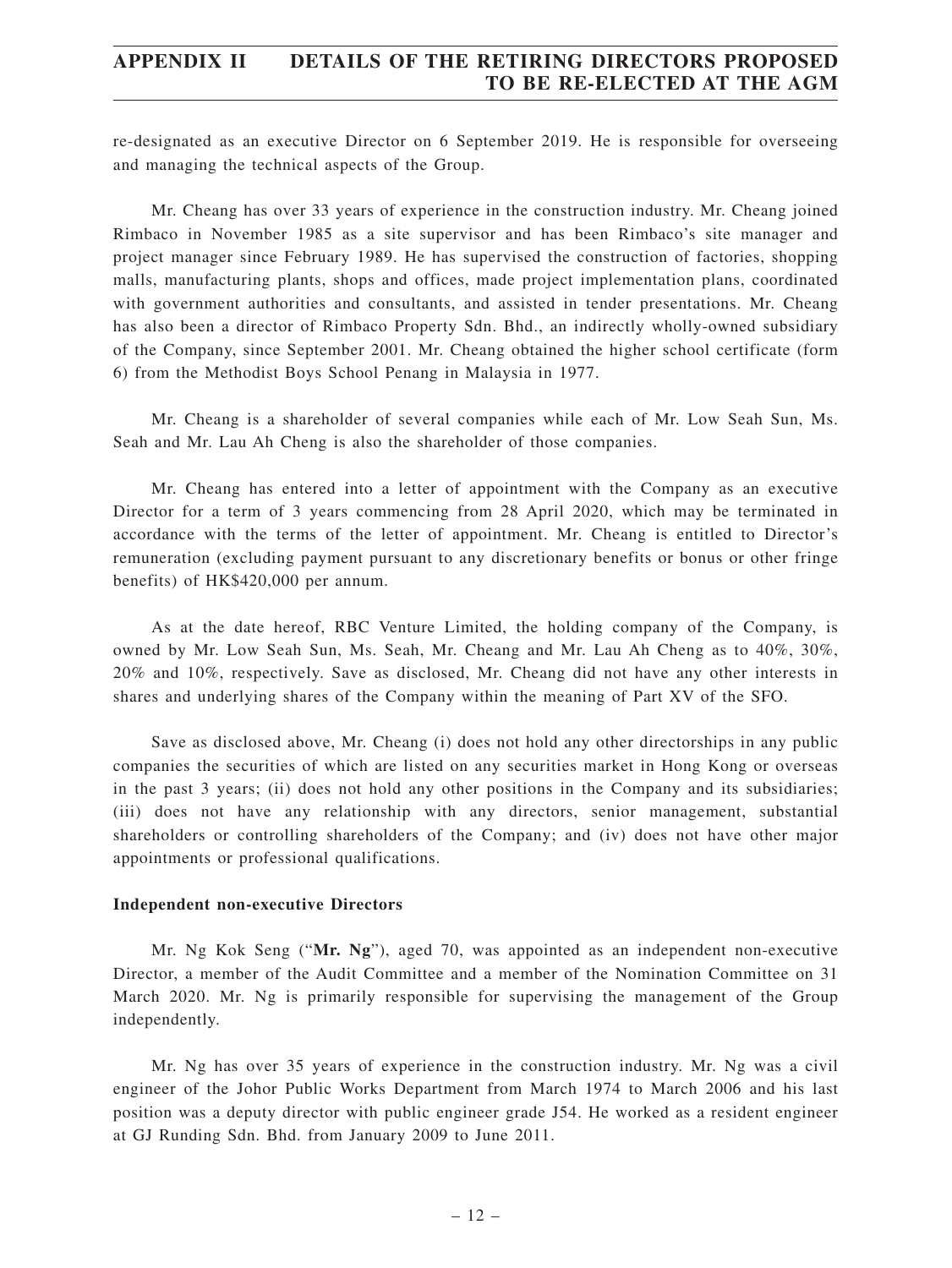Mr. Ng obtained his bachelor of engineering degree from the University of Malaya in June 1974. He is a certified engineer of the Board of Engineers Malaysia.

Mr. Ng has entered into a letter of appointment with the Company as an independent non-executive director of the Company for a term of 3 years commencing from 28 April 2020, which may be terminated in accordance with the terms of the letter of appointment. He is subject to retirement by rotation and re-election at the annual general meeting of the Company in accordance with the Articles of Association. Mr. Ng is entitled to director's remuneration (excluding payment pursuant to any discretionary benefits or bonus or other fringe benefits) of HK\$120,000 per annum.

As at the date hereof, Mr. Ng does not have any interests in the shares or underlying shares within the meaning of Part XV of the SFO.

Save as disclosed above, Mr. Ng (i) does not hold any other directorships in any public companies the securities of which are listed on any securities market in Hong Kong or overseas in the past 3 years; (ii) does not hold any other positions in the Company and its subsidiaries; (iii) does not have any relationship with any directors, senior management, substantial shareholders or controlling shareholders of the Company; and (iv) does not have other major appointments or professional qualifications.

Mr. Wong Chi Wai ("**Mr. Wong**"), aged 37, was appointed as an independent non-executive Director, the chairman of the Audit Committee, a member of the Nomination Committee and a member of the Remuneration Committee on 31 March 2020. Mr. Wong is primarily responsible for supervising the management of the Group independently.

Mr. Wong has over 13 years of experience in financial control, accounting and corporate governance practices and procedures in Hong Kong. Since May 2016, Mr. Wong has been a financial controller and company secretary of Lumina Group Limited, a company listed on the Stock Exchange (Stock Code: 1162), whose principal business is in the provision of fire safety services in Hong Kong. Prior to his current position, Mr. Wong worked at JBPB & Company (formerly known as Grant Thornton and later merged with BDO Limited) from September 2007 to February 2011 and his last position was senior associate in the assurance department. He worked at Deloitte Touche Tohmatsu from February 2011 to September 2015 and his last position was manager of audit department. He worked at TCL Communication Limited from September 2015 to May 2016 as senior finance manager.

Mr. Wong obtained a bachelor of business administration degree (Honours) in accountancy from City University of Hong Kong in November 2007. He was certified as a member of the Hong Kong Institute of Certified Public Accountants in January 2012. He has been registered as a Certified Public Accountant (Practising) in Hong Kong since January 2018.

Mr. Wong has entered into a letter of appointment with the Company as an independent non-executive director of the Company for a term of 3 years commencing from 28 April 2020,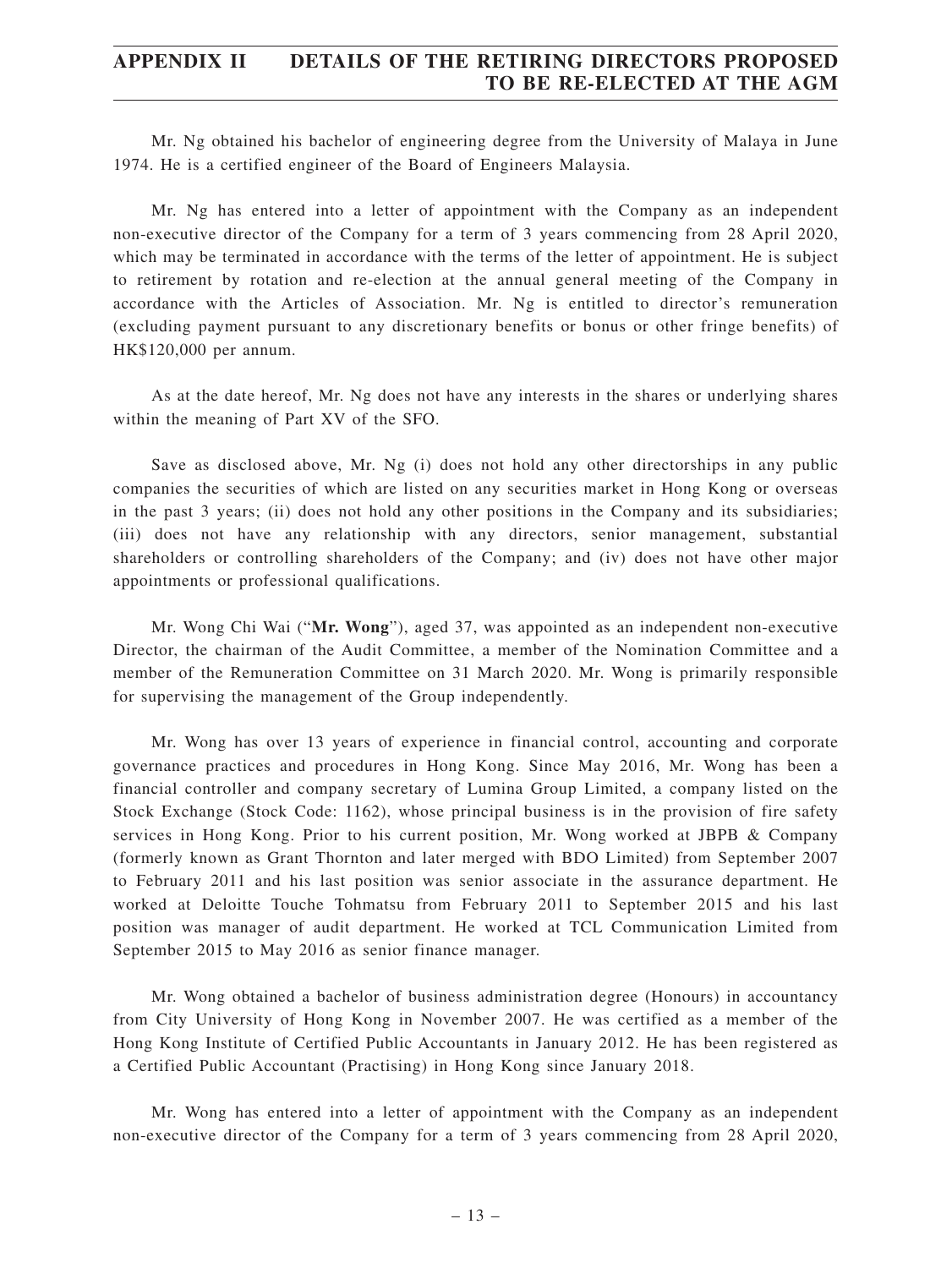which may be terminated in accordance with the terms of the letter of appointment. He is subject to retirement by rotation and re-election at the annual general meeting of the Company in accordance with the Articles of Association. Mr. Wong is entitled to director's remuneration (excluding payment pursuant to any discretionary benefits or bonus or other fringe benefits) of HK\$120,000 per annum.

As at the date hereof, Mr. Wong does not have any interests in the shares or underlying shares within the meaning of Part XV of the SFO.

Save as disclosed above, Mr. Wong (i) does not hold any other directorships in any public companies the securities of which are listed on any securities market in Hong Kong or overseas in the past 3 years; (ii) does not hold any other positions in the Company and its subsidiaries; (iii) does not have any relationship with any directors, senior management, substantial shareholders or controlling shareholders of the Company; and (iv) does not have other major appointments or professional qualifications.

Ms. Yeo Chew Yen Mary ("**Ms. Yeo**"), aged 62, was appointed as an independent non-executive Director, the chairman of the Remuneration Committee and a member of the Audit Committee on 31 March 2020. Ms. Yeo is primarily responsible for supervising the management of the Group independently.

Ms. Yeo has over 33 years of experience in the legal profession. She started her career in Lim Kean Siew & Co., Advocates and Solicitors, Penang from May 1984 to mid-1989 as a lawyer. She then worked at Cheong Wai Meng & Van Buerle, Advocates and Solicitors as a partner from March 1991 to February 2014, and was a consultant solicitor at the same firm from March 2014 to February 2018. Ms. Yeo is currently a partner at S.K. Goh, Chan & Co., Advocates & Solicitors.

Ms. Yeo obtained a bachelor of laws degree from University of Canterbury, New Zealand in May 1982. She was admitted to the High Court of New Zealand in January 1983, the High Court of Borneo in April 1984, and the High Court of Malaya in May 1984. She has been commissioned as a notary public since June 2007.

Ms. Yeo has entered into a letter of appointment with the Company as an independent non-executive director of the Company for a term of 3 years commencing from 28 April 2020, which may be terminated in accordance with the terms of the letter of appointment. She is subject to retirement by rotation and re-election at the annual general meeting of the Company in accordance with the Articles of Association. Ms. Yeo is entitled to director's remuneration (excluding payment pursuant to any discretionary benefits or bonus or other fringe benefits) of HK\$120,000 per annum.

As at the date hereof, Ms. Yeo does not have any interests in the shares or underlying shares within the meaning of Part XV of the SFO.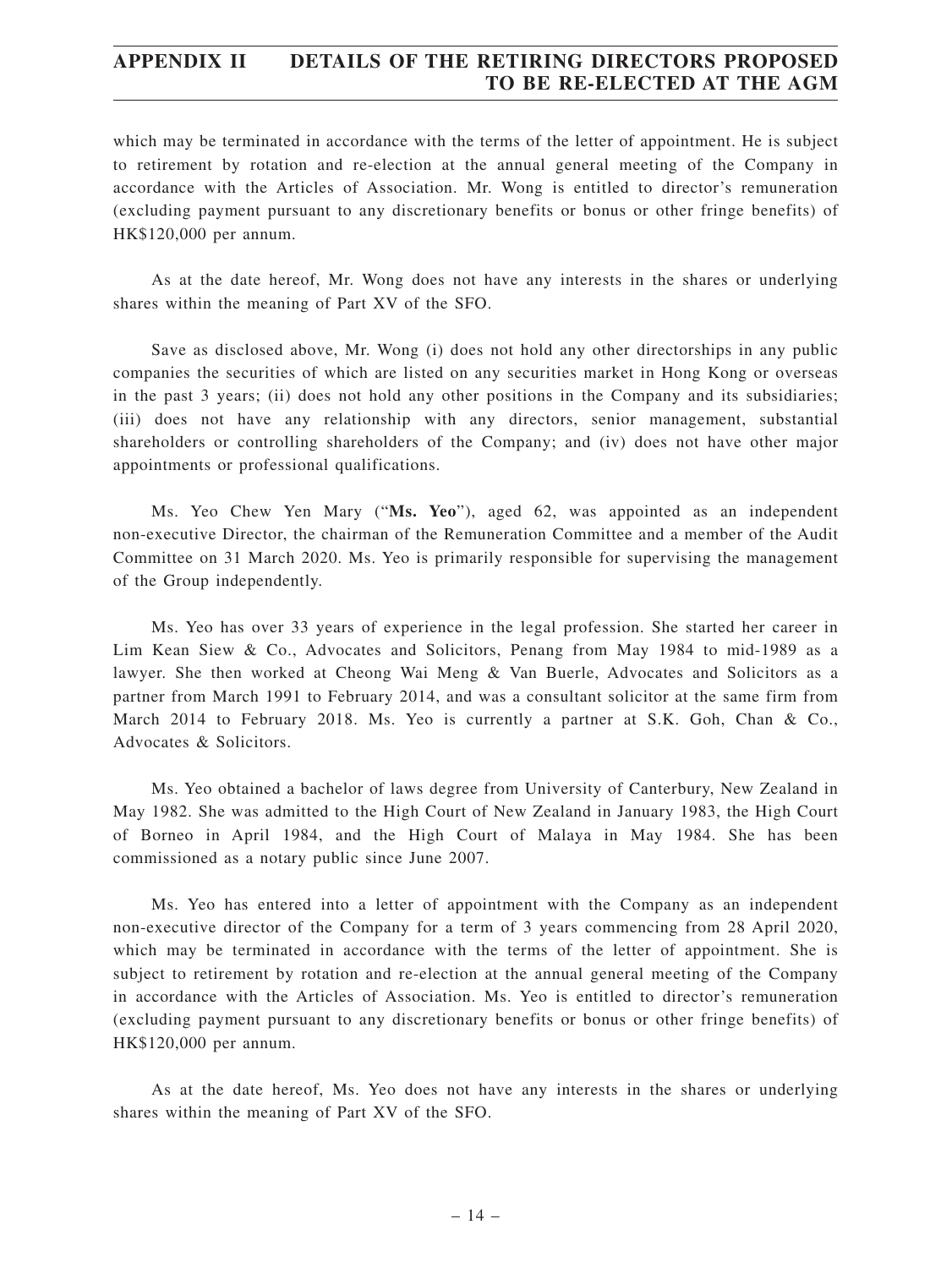Save as disclosed above, Ms. Yeo (i) does not hold any other directorships in any public companies the securities of which are listed on any securities market in Hong Kong or overseas in the past 3 years; (ii) does not hold any other positions in the Company and its subsidiaries; (iii) does not have any relationship with any directors, senior management, substantial shareholders or controlling shareholders of the Company; and (iv) does not have other major appointments or professional qualifications.

Save as disclosed above, there are no other matters concerning the re-elections of Ms. Seah, Mr. Cheang, Mr. Ng, Mr. Wong and Ms. Yeo that need to be brought to the attention of the Shareholders nor is there any information need to be disclosed pursuant to the requirements of Rules 13.51(2)(h) to (v) of the Listing Rules.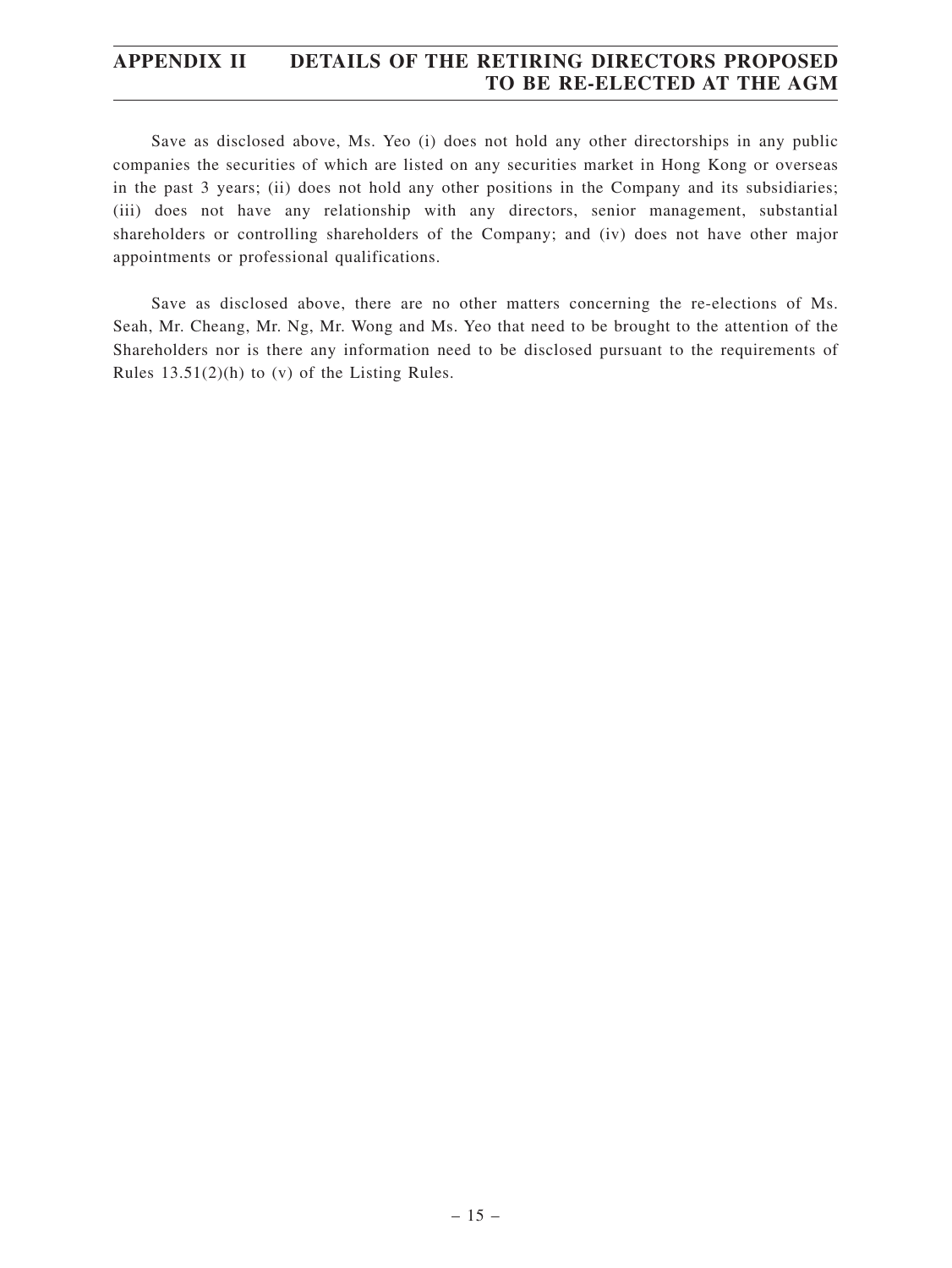# **NOTICE OF AGM**



# **Rimbaco Group Global Limited** (Incorporated in the Cayman Islands with limited liability) **(Stock Code: 1953)**

# **NOTICE OF THE ANNUAL GENERAL MEETING**

**NOTICE IS HEREBY GIVEN** that an annual general meeting of Rimbaco Group Global Limited (the "**Company**") will be held at Suites 2701–08, 27/F., Shui On Centre, 6–8 Harbour Road, Wanchai, Hong Kong on Friday, 23 April 2021 at 10:00 a.m. to consider and, if thought fit, pass the following resolutions:

- 1. To receive and consider the audited consolidated financial statements of the Company and its subsidiaries and the reports of the directors of the Company (the "**Directors**") and the auditor of the Company for the year ended 31 October 2020;
- 2. (a) To re-elect Ms. Seah Peet Hwah as an executive Director;
	- (b) To re-elect Mr. Cheang Wye Keong as an executive Director;
	- (c) To re-elect Mr. Ng Kok Seng as an independent non-executive Director;
	- (d) To re-elect Mr. Wong Chi Wai as an independent non-executive Director;
	- (e) To re-elect Ms. Yeo Chew Yen Mary as an independent non-executive Director;
	- (f) To authorise the board of Directors (the "**Board**") to fix the remuneration of the Directors:
- 3. To re-appoint SHINEWING (HK) CPA Limited as the Company's auditor and to authorise the Board to fix its remuneration.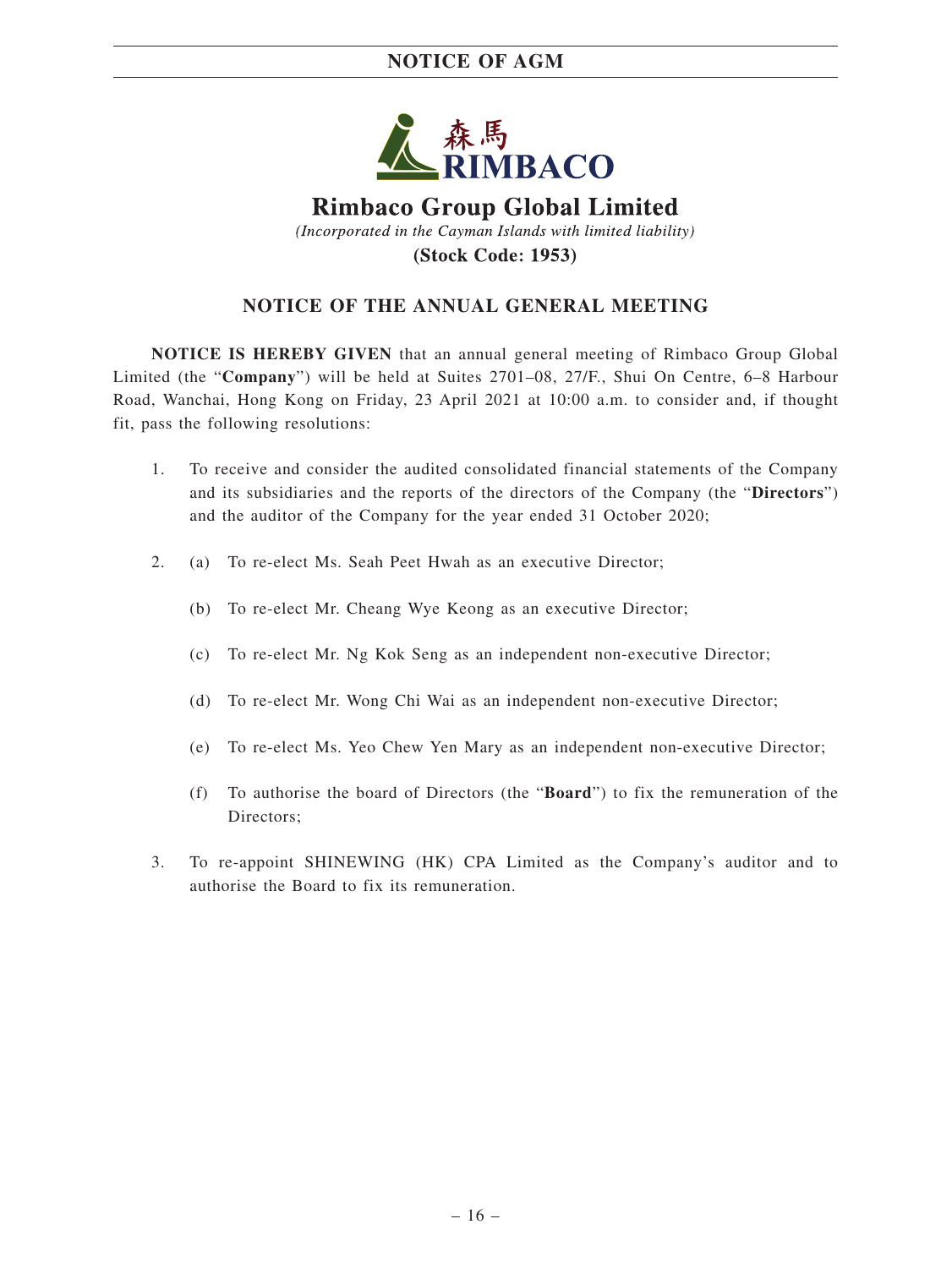# **NOTICE OF AGM**

To consider, as special business and, if thought fit, pass with or without amendments, the following resolutions as ordinary resolutions:

## **ORDINARY RESOLUTIONS**

## 4. "**THAT**:

- (a) subject to paragraph (c) below, the exercise by the Directors during the Relevant Period (as defined below) of all the powers of the Company to allot, issue and deal with unissued shares and to make or grant offers, agreements and options, including warrants to subscribe for shares, which might require the exercise of such powers be and the same is hereby generally and unconditionally approved;
- (b) the approval in paragraph (a) above shall authorise the Directors during the Relevant Period (as defined below) to make or grant offers, agreements and options (including warrants, bonds and debentures convertible into Shares) which might require the exercise of such powers after the end of the Relevant Period (as defined below);
- (c) the total number of shares of the Company allotted or agreed conditionally or unconditionally to be allotted (whether pursuant to options or otherwise) by the Directors pursuant to the approval in paragraph (a) above, otherwise than pursuant to (i) a Rights Issue (as defined below); or (ii) the exercise of any options granted under the share option scheme of the Company adopted on 31 March 2020; or (iii) any scrip dividend or similar arrangements providing for the allotment and issue of shares in lieu of the whole or part of a dividend on shares in accordance with the articles of association of the Company in force from time to time; or (iv) any issue of shares upon the exercise of rights of subscription or conversion under the terms of any warrants of the Company or any securities which are convertible into shares, shall not exceed the aggregate of:
	- (aa) 20% of the total number of issued shares of the Company on the date of the passing of this resolution; and
	- (bb) the aggregate number of any shares of the Company repurchased by the Company (if the Directors are so authorised by a separate ordinary resolution of the shareholders of the Company) subsequent to the passing of this resolution up to a maximum equivalent to 10% of the total number of issued shares of the Company on the date of the passing of this resolution,

and the authority pursuant to paragraph (a) of this resolution shall be limited accordingly; and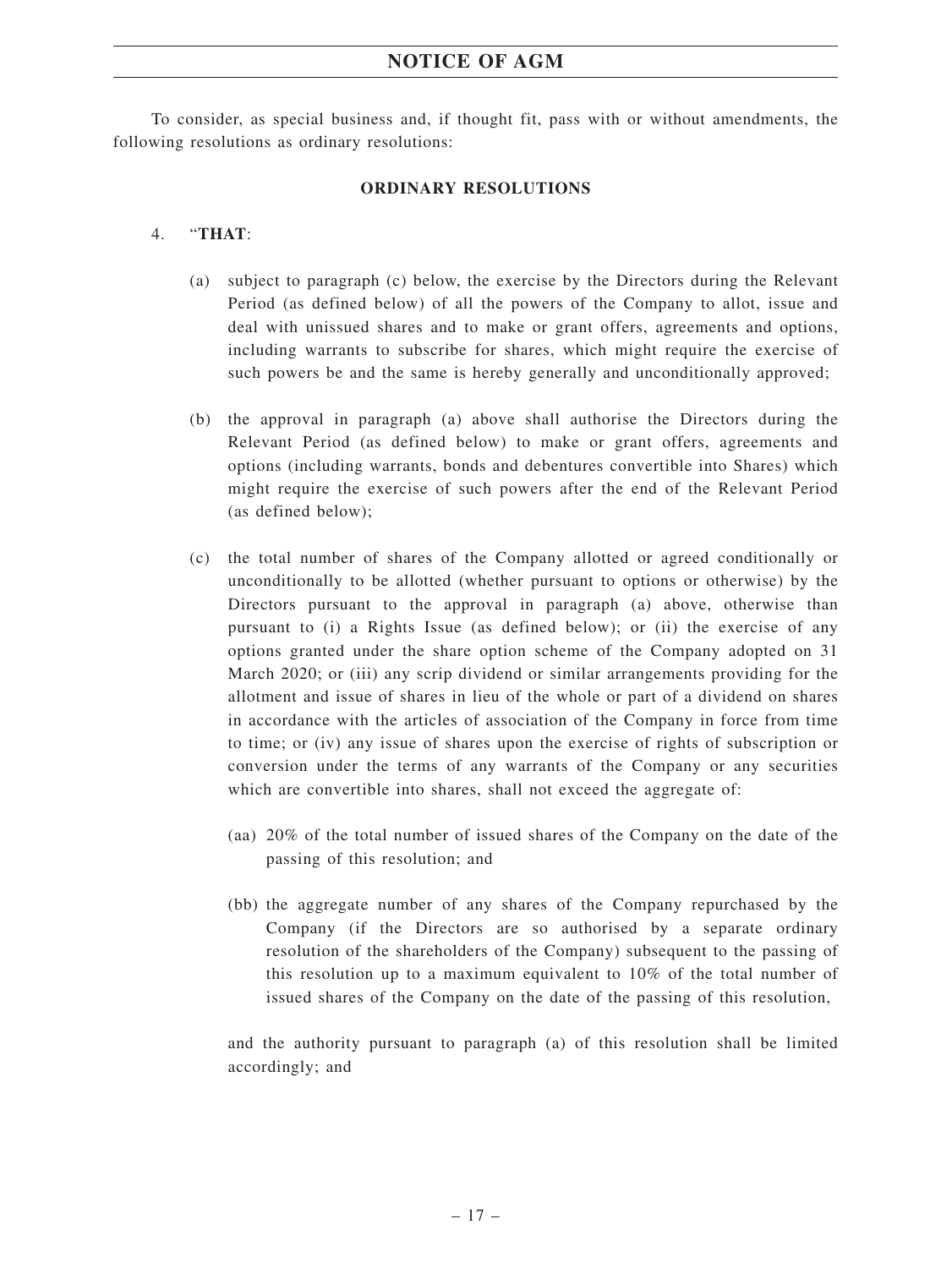(d) for the purposes of this resolution:

"Relevant Period" means the period from the date of the passing of this resolution until whichever is the earliest of:

- (i) the conclusion of the next annual general meeting of the Company;
- (ii) the expiration of the period within which the next annual general meeting of the Company is required by the articles of association of the Company, the Companies Law, Cap. 22 (Law 3 of 1961, as consolidated or revised) of the Cayman Islands (the "**Companies Law**"), or any other applicable laws of the Cayman Islands to be held; and
- (iii) the passing of an ordinary resolution by the shareholders of the Company in general meeting revoking or varying the authority given to the Directors by this resolution;

"Rights Issue" means an offer of shares, or offer or issue of warrants, options or other securities giving rights to subscribe for shares open for a period fixed by the Directors to holders of shares on the register on a fixed record date in proportion to their then holdings of shares (subject to such exclusion or other arrangements as the Directors may deem necessary or expedient in relation to fractional entitlements, or having regard to any restrictions or obligations under the laws of, or the requirements of, or the expense or delay which may be involved in determining the existence or extent of any restrictions or obligations under the laws of, or the requirements of, any jurisdiction outside Hong Kong or any recognised regulatory body or any stock exchange outside Hong Kong)."

## 5. "**THAT**:

- (a) the exercise by the Directors during the Relevant Period (as defined below) of all powers of the Company to purchase the issued shares of the Company on The Stock Exchange of Hong Kong Limited (the "**Stock Exchange**") or any other stock exchange on which the shares may be listed and recognised by the Securities and Futures Commission and the Stock Exchange for such purpose, and otherwise in accordance with the rules and regulations of the Securities and Futures Commission, the Stock Exchange, the Companies Law and all other applicable laws in this regard, be and the same is hereby generally and unconditionally approved;
- (b) the total number of shares of the Company which may be purchased by the Company pursuant to the approval in paragraph (a) during the Relevant Period (as defined below) shall not exceed 10% of the total number of the issued shares of the Company as at the date of the passing of this resolution and the authority pursuant to paragraph (a) of this resolution shall be limited accordingly; and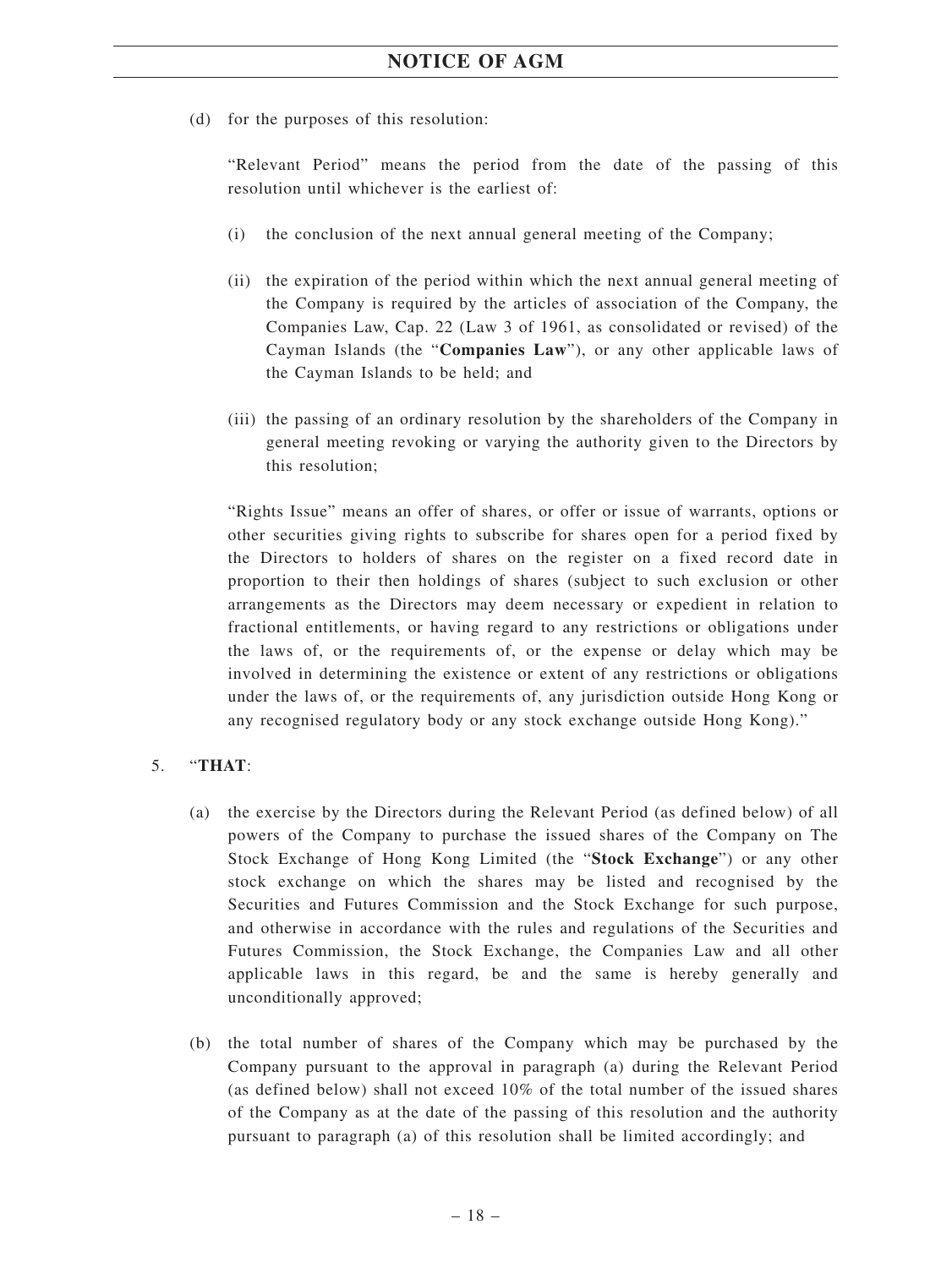# **NOTICE OF AGM**

- (c) for the purposes of this resolution, "Relevant Period" means the period from the date of the passing of this resolution until whichever is the earliest of:
	- (i) the conclusion of the next annual general meeting of the Company;
	- (ii) the expiration of the period within which the next annual general meeting of the Company is required by the articles of association of the Company, the Companies Law, or any other applicable laws of the Cayman Islands to be held; and
	- (iii) the passing of an ordinary resolution by the shareholders of the Company in general meeting revoking or varying the authority given to the Directors by this resolution."
- 6. "**THAT** conditional upon resolutions nos. 4 and 5 being passed, the Directors be and are hereby authorised to exercise the authority referred to in paragraph (a) of resolution no. 4 above in respect of the share capital of the Company referred to in sub-paragraph (bb) of paragraph (c) of such resolution."

By order of the Board of **Rimbaco Group Global Limited Low Seah Sun** *Chairman*

Hong Kong, 26 February 2021

*Registered office:* Windward 3, Regatta Office Park PO Box 1350 Grand Cayman KY1-1108 Cayman Islands

*Headquarters and principal place of business in Malaysia:* 309-E, 1st floor, Silver Square Perak Road, 10150 Penang Malaysia

*Notes:*

- 1. A member entitled to attend and vote at the annual general meeting of the Company convened by the above notice is entitled to appoint one or more proxy to attend and, subject to the provisions of the articles of association of the Company, to vote on his or her behalf. A proxy need not be a member of the Company but must be present in person at the annual general meeting to represent the member. If more than one proxy is so appointed, the appointment shall specify the number and class of shares in respect of which each such proxy is so appointed.
- 2. In order to be valid, the form of proxy must be deposited together with a power of attorney or other authority, if any, under which it is signed or a notarially certified copy of that power or authority, at the offices of the Company's branch share registrar and transfer office in Hong Kong, Computershare Hong Kong Investor Services Limited, at Shops 1712–1716, 17/F., Hopewell Centre, 183 Queen's Road East, Wanchai, Hong Kong not less than 48 hours before the time for holding the meeting or any adjourned meeting. Completion and return of a form of proxy will not preclude a shareholder of the Company from attending in person and voting at the annual general meeting or any adjournment thereof, should he or she so wish.